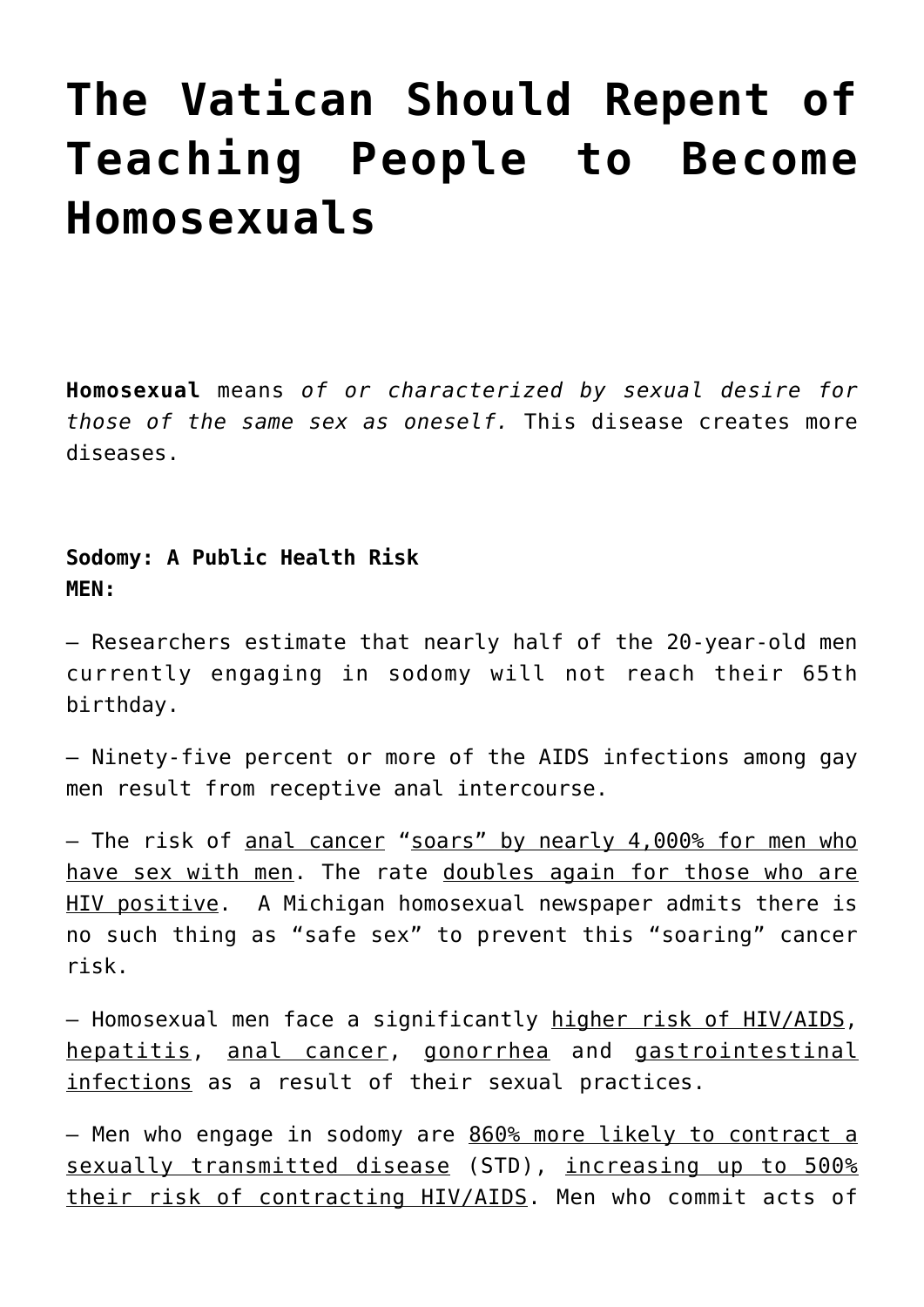sodomy with men have large numbers of anonymous partners, which can result in rapid, extensive transmission of STDs. Control of STDs is a central component of HIV infection prevention in the United States; resurgence of bacterial STDs threatens national HIV infection prevention efforts.

– Anal Human Papillomavirus (HPV) infection is nearly universal among HIV-positive homosexual or bisexual men and about 60% in HIV-negative men exhibiting the same sexual behavior.

#### **WOMEN:**

– Many innocent victims suffer the health consequences associated with sodomy as a result of blood transfusions, rape and having normal sexual relations with those who have committed unnatural relations with others. While men of all ages who commit sodomy with other men remain at an alarming risk, young bisexual men are said to be a significant "bridge" for HIV transmission to women.

– Women who commit sex acts with other women face a significantly higher risk of bacterial vaginosis, breast cancer and ovarian cancer than heterosexual women.

– The spread of Human Papilomavirus (HPV) is not prevented by condoms. The persons most susceptible to cancer associated with HPV are young women (under 20) and people who practice anal intercourse.

– Women who engage in receptive anal sex are at a higher risk for contracting anal cancer. In fact, in the U.S. general population, anal cancer is more prevalent among women than men — between 1.5 and 2 times more common, perhaps because more women than men engage in receptive anal sex.

freepublic.com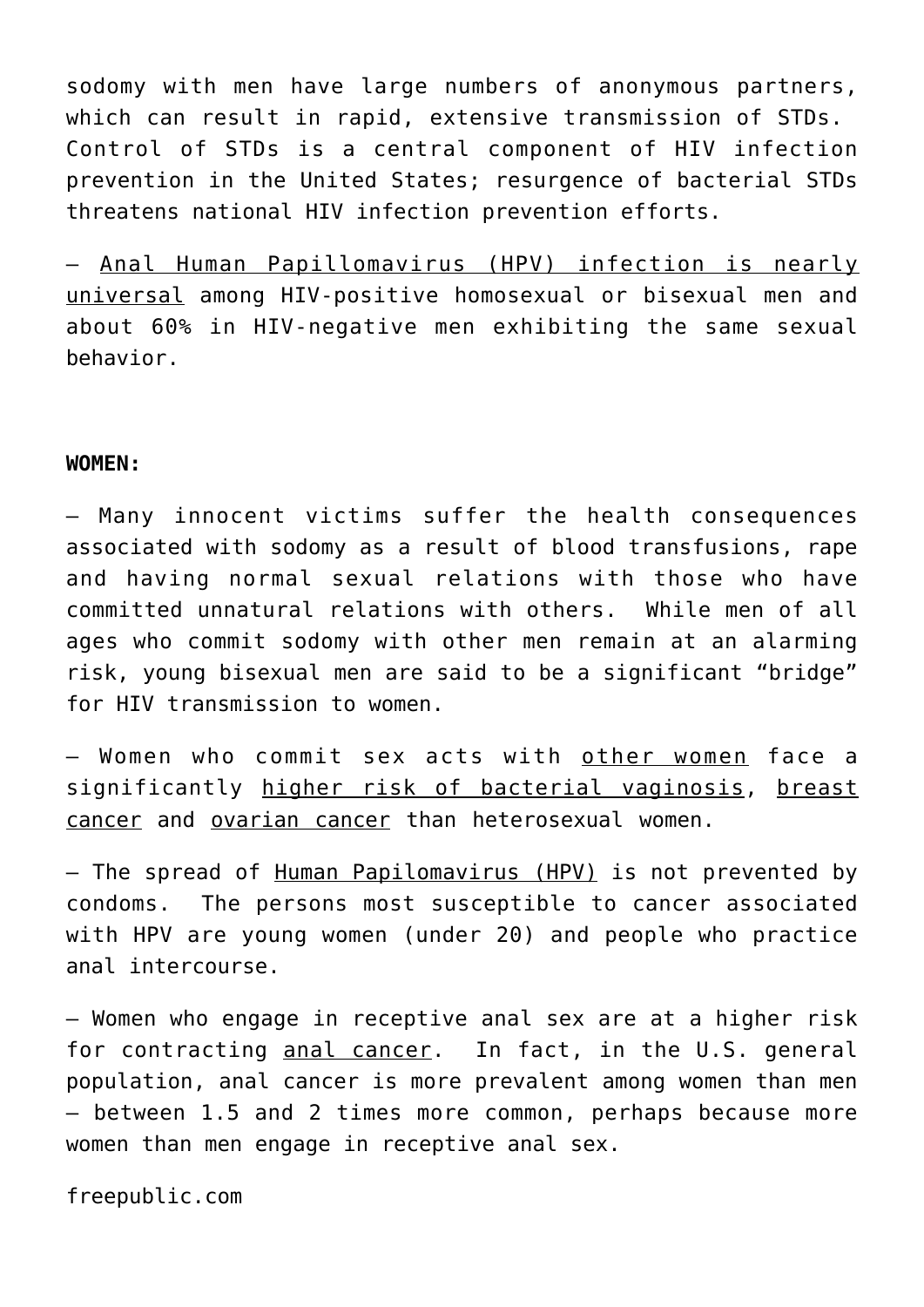This problem will not get better as long as sodomy, fornication, adultery, homosexuality and bestiality are taught and practiced. They are taught by the Vatican, whose representatives on the Supreme Court recently announced that the Holy Scriptures are wrong. They say homosexuality is "righteous". So force it into all schools, churches, homes, municipal systems, and of course Hollywood, which reaches the entire world. Yahweh shows that the teachers of this evil like the Gods will not repent until the anger and confusion caused by these diseases from sodomy, fornication, adultery, homosexuality, and bestiality get so great that the nations resort to nuclear wars that will burn the earth leaving few men left.

**Evil Like the Gods**

# **Genesis 3:5**

For He knows that in the day you eat of it, your eyes will be opened, and you will be as Gods (elohim), knowing Righteousness and evil.

Please notice, evil like the Gods not Righteous like the Creator Yahweh.

# **Genesis 1:26-27**

26 Then Yahweh said: I will make man in My Image, according to My Likeness; they will have Authority over the fish of the sea, over the birds of the air, over the cattle, and over all the earth and over every creeping thing that creeps upon the earth.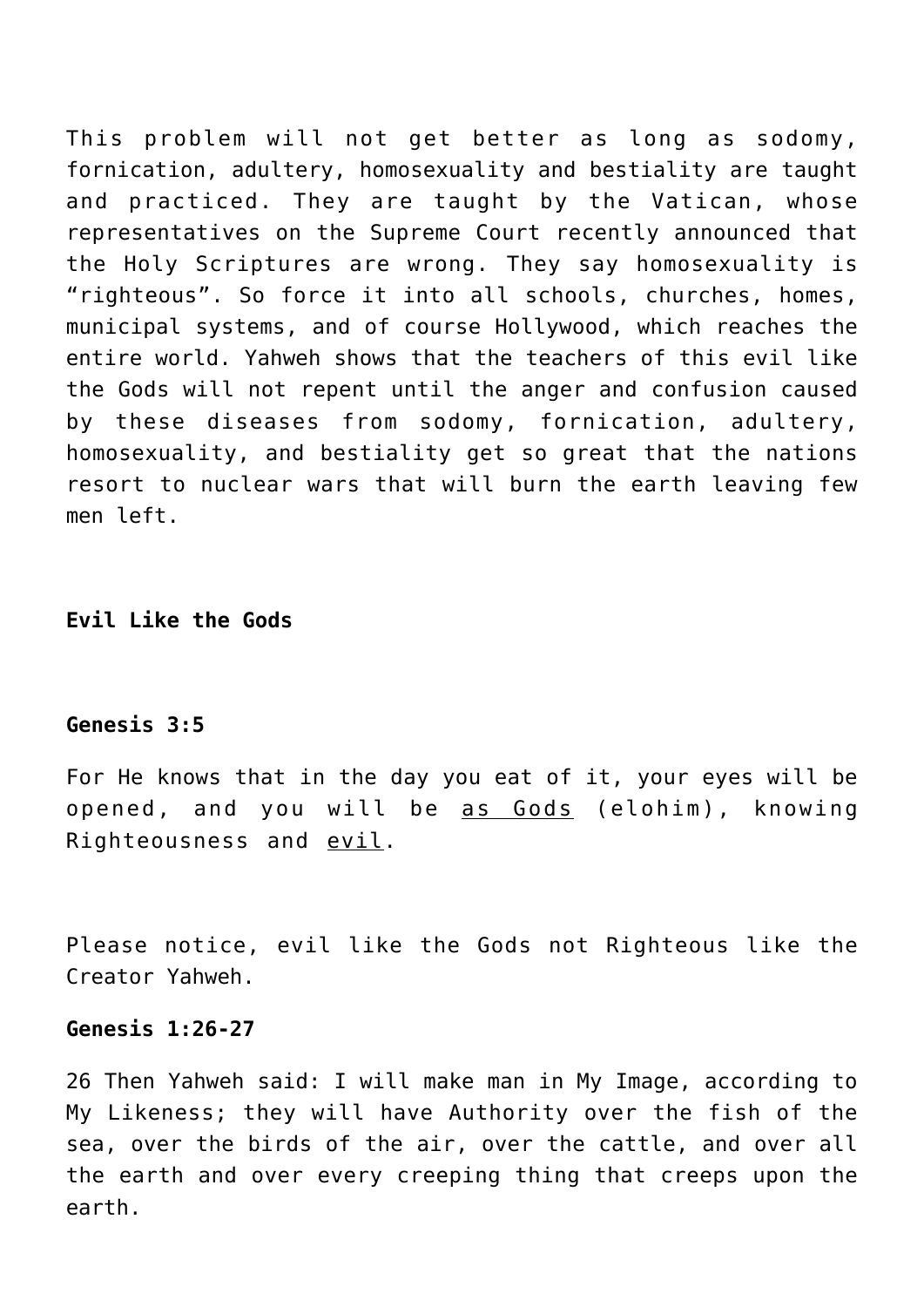27 So Yahweh created man in His *own* Image. In the Image of Yahweh He created the man. Then He created the woman from the man.

The word **God** congers up in the mind of an individual whatever he or she has been led to believe by the agency he or she looks to for teaching. The word **God** means *any of various beings conceived of as supernatural and immortal, especially a male deity;* in other words, a person that has been deified.

In what is called monotheistic religions today, people are led to believe that the Creator and Ruler of the universe, the Supreme Being is God-like; that He is a God or one of the Gods. There are more Gods in this generation than in any past history.

In past history, as today, the people were lead to worship many Gods. Yet, they were deceived into thinking they were worshipping the Creator Yahweh, Whose Name the Roman Catholic Church removed from all renditions of *The Book of Yahweh,* such as the *King James Version*. They replaced Yahweh's Name with the titles Lord and God. A version is not a literal translation of *The Book of Yahweh.* A version is a rendition with words and phrases added and deleted.

 *The Book of Yahweh* is the name of the Inspired Writings of Yahweh's Prophets and Apostles, and it should have been translated word-for-word and phrase-by-phrase.

# **Isayah 34:16**

Search out The Book of Yahweh, and read. Not one of these will be neglected. For it is written: Yahweh is their Shepherd; they shall not want; for His Mouth has commanded it, and His Spirit has gathered them.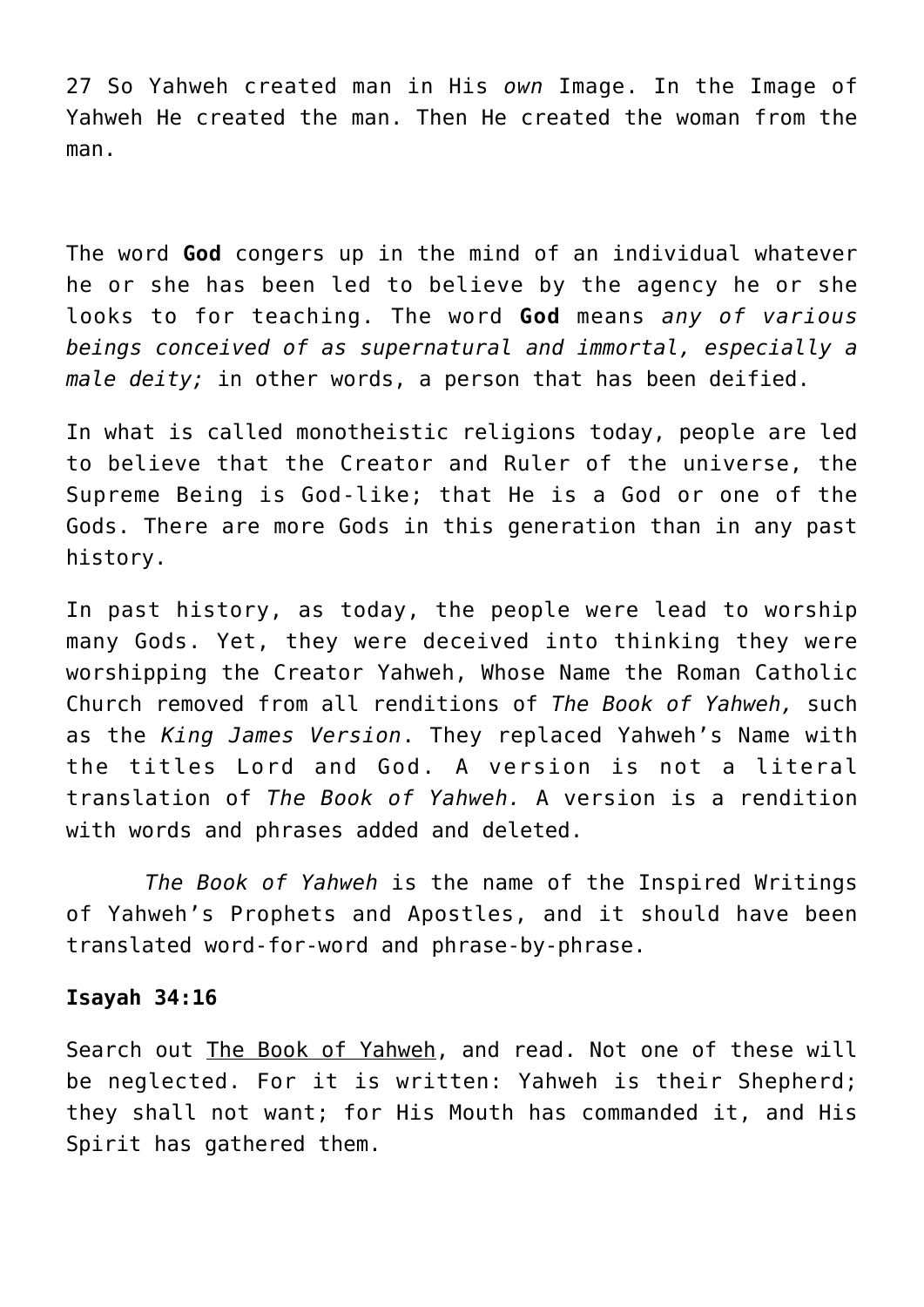The versions such as the *King James Version* have rendered *The Book of Yahweh* as Book of the Lord.

# **Lord, From Where Does it Come?**

It comes from the pharaohs of the Coptic Catholics. Coptic means Egyptian. Catholic means universal. Universal reveals that they worship all Gods. They do not restrict themselves to any one God or Lord, as All Saints Day – Halloween – shows, nor to the Righteousness of the Creator Yahweh. The Savior said to seek first Righteousness.

## **Mattithyah 6:33**

But seek you first the Kingdom of Yahweh and His Righteousness, and all these things will be added to you.

Universal or Catholics will not practice the Words of the Savior. They say that limits their freedom. They are universal. They break any and all Laws they so desire. They even molest babies and depopulate the earth.

Lords multiplied after Yahweh brought the twelve tribes of Israyl out of Egypt. At that time, the majority of the twelve tribes were Coptic Catholic. From them came the title Lord. Rabbis were called Lords. In fact, when you pray using the title Lord or the Lord, you are praying to dead rabbis.

**See** *Unger's Bible Dictionary.*

**LORD**. The rendering of several Heb. and Gk. words, which have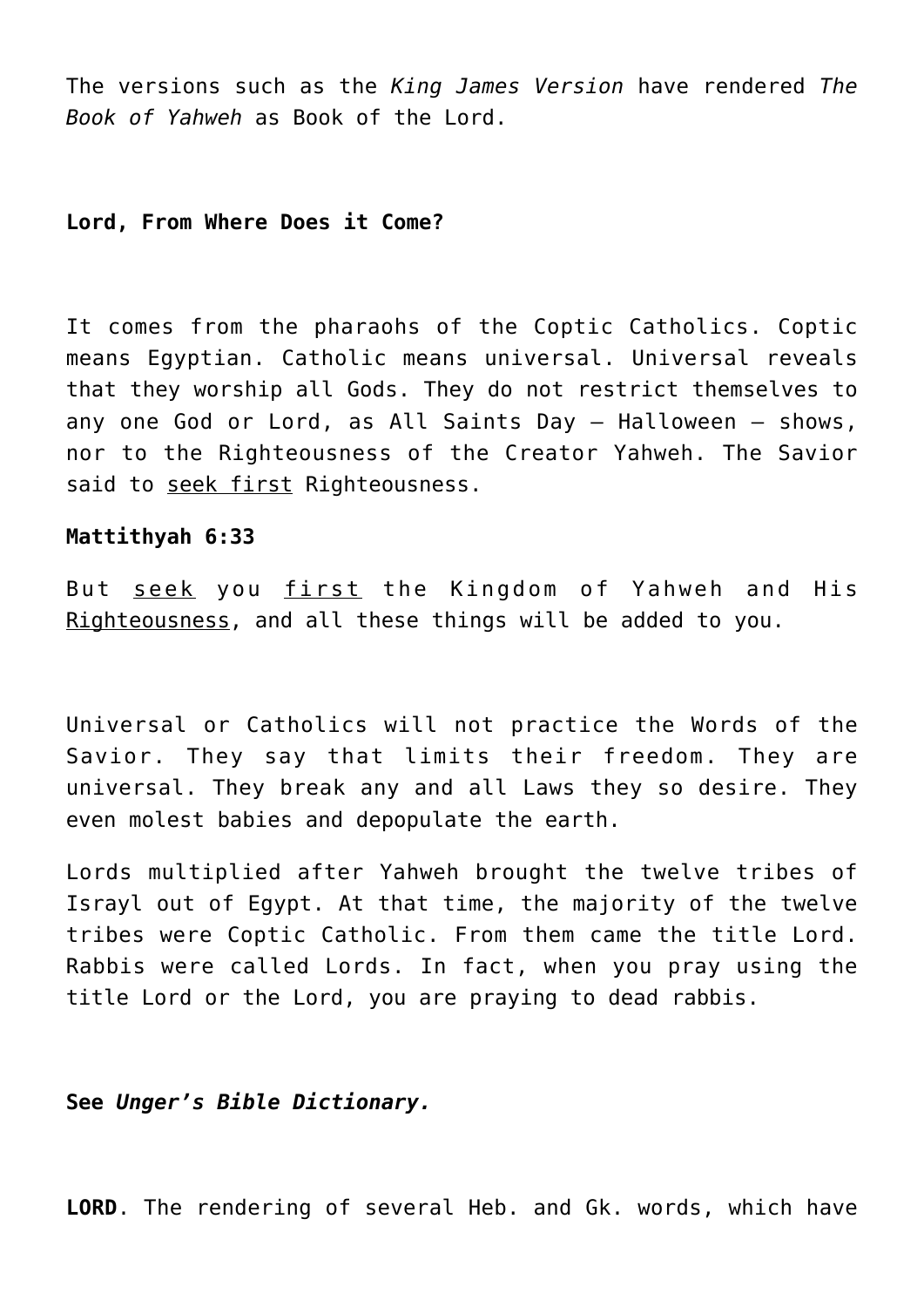different meanings:

1. Jehovah (yahweh: Heb. YHWH, "self-existent") [Yahweh is the] proper name of [the Creator] and should have been retained in that form by the translators. See (The) Lord; Yahweh.

2. Lord (Heb. Adon), an early word denoting ownership; hence, absolute control. It is not properly a divine title, being used of the owner of slaves (Gen. 24:14, 27; 39:2, 7, rendered "master"), of kings as the lords of their subjects (Isa. 26:13, "master").

Yahweh should have been retained in that form by the translators. Did you get that? Lord is not a divine title? So, where did they get the title Lord? It was not used by any of Yahweh's Prophets or Apostles.

# **Notice** *Unger's Bible Dictionary* **again.**

**RABBI** (Heb. *rabbi,* Gk. *hrabbi*, "my teacher"). A respectful term applied by the Jews to their teachers and spiritual instructors (Matt. 23:7-8; John 1:38; 3:26; 6:25). The terms *rabbi* and *rabboni* both mean simply "master" (John 1:38; 20:16). The use of the title rabbi cannot be substantiated before the time of [Yahshua]. Later Jewish schools had three grades of honor: *rab*, "master", the lowest; *rabbi*, "my master", the second; and *rabboni*, "my lord, my master", the most elevated.

They took the Name of the Creator, Yahweh, out of the Prophets' Writings and replaced it with their titles given to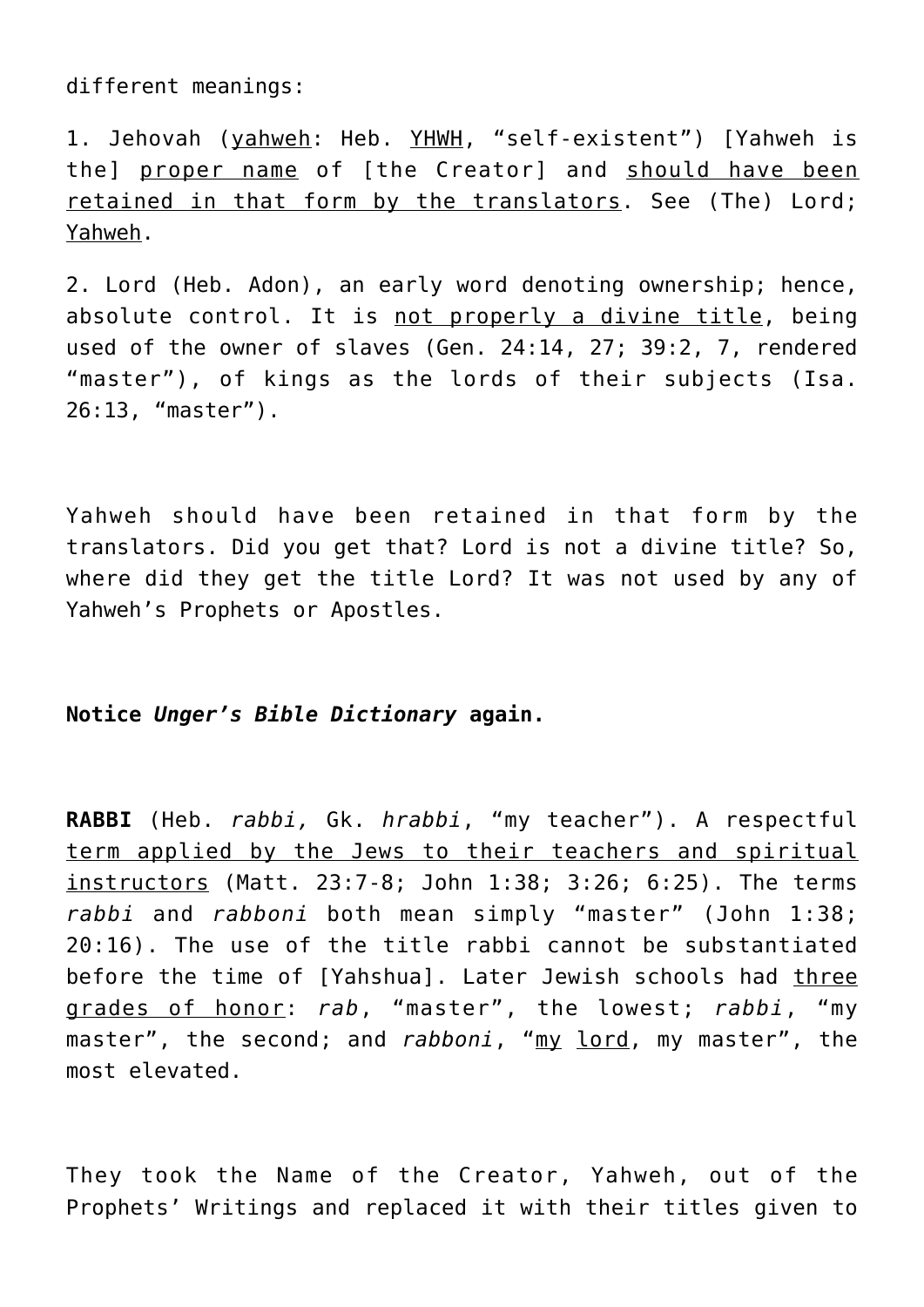the rabbis. This was truly a fantastic move of Satan in her deception of the whole world.

# **Revelation 12:9**

And the great dragon was cast out, that old serpent, called the devil, and Satan, who deceives the whole world. She was cast out into the earth, and her angels were cast out with her.

Yahweh's Prophet Yeremyah in the year 629 B.Y. wrote the following:

# **Yeremyah 2:28**

But where *are* your Gods (elohim, teraphim) that you have made for yourselves? Let them rise, if they can, and save you in your time of trouble; for *according to* the number of your cities are your Gods (elohim), O Yahdah.

The Great Deacon Stephen was stoned by the Coptic Catholics for showing them their sins. That took place in the days when they called themselves Pharisees, Sadducees, Essenes, and Herodians. They used their great Roman army to pollute The House of Yahweh and murder those who kept the Sabbath according to the written Commandment and not by their traditions that were handed down by the Coptic Catholics. All of the Coptic Catholics were against Mosheh and the Laws of Yahweh from the beginning of the Exodus.

# **I Samuyl 8:4-9**

4 Then all the elders of Israyl gathered together and approached Samuyl when he was at Ramah,

5 Saying to him; You are old, and your sons do not walk in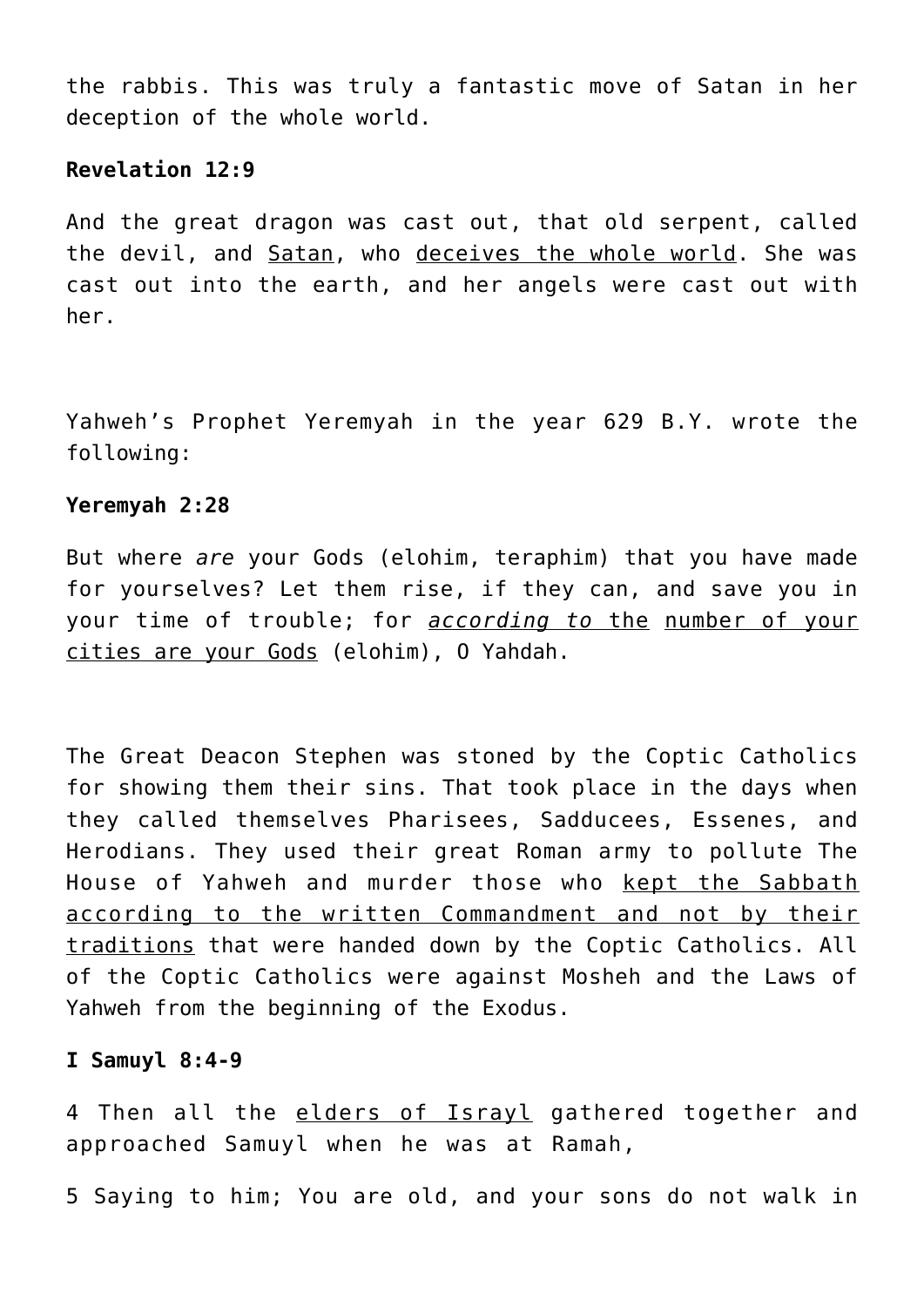your ways. Appoint us a king to judge us; just like all the *other* nations.

6 But these things displeased Samuyl, *especially* when they said; Give us a king to judge us. Then Samuyl prayed to Yahweh.

7 Yahweh answered Samuyl, and said: Listen to all the words the people speak to you, for they have not rejected you; they have rejected Me, that I should not reign over them.

8 Just as they have done to Me from the day I brought them out of Egypt, to this very day, they are now doing to you-they are forsaking Me in order to serve God(s); *elohim!*

9 So, listen to them. However, solemnly forewarn them and let them know how the king who will reign over them will behave toward them.

See now:

## **Acts 7:41-43**

41 And they made an image of a calf in those days, and offered sacrifice to the God (el), and rejoiced in the works of their own hands.

42 Then Yahweh turned, and gave them up to worship the host of heaven, *just* as it is written in The Book of Yahweh: Was it to Me you brought sacrifices and offerings in the wilderness forty years, O house of Israyl?

43 No! *But* you have lifted up the *idolatrous* temple of Molech; *your God (el),* and Chiun your star-God (el); *Saturn,* the star of your God (el) which you made for yourselves. And I will carry you away beyond Babylon.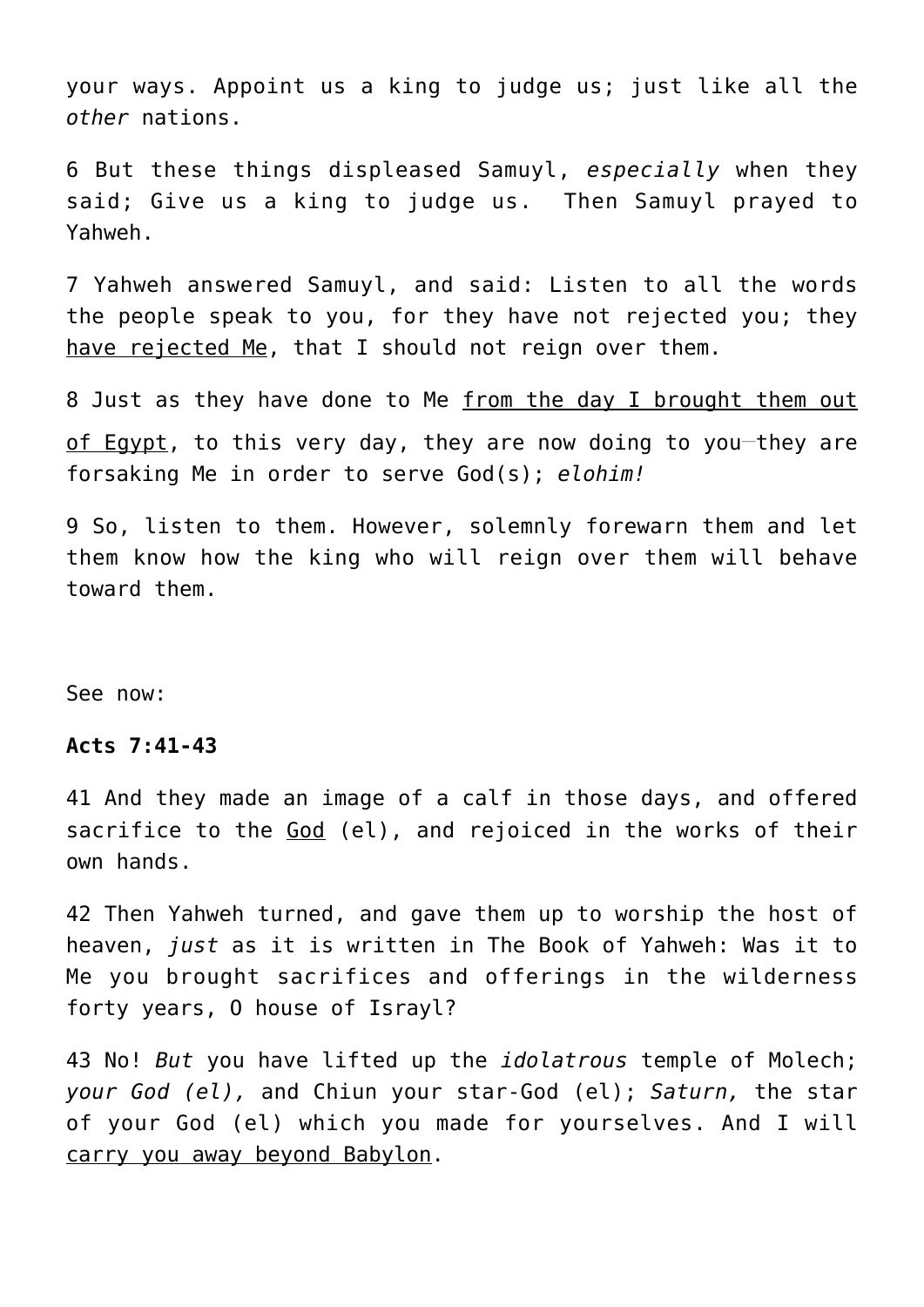Who were these people? They were Coptic Catholics calling themselves Pharisees, Sadducees, Essenes, and Herodians.

## **Acts 7:51-53**

51 You stiffnecked; *stubborn,* and uncircumcised in heart and ears! You do always resist Spirit Holy! *Just* as your fathers did, so you *do also!*

52 Which of the Prophets have not your fathers persecuted? And they have slain those who foretold the coming of the Just One; of Whom you now have become the betrayers and murderers**—**

53 *You,* who have received the Laws as they were ordained *and* delivered by Malakim, have not kept *them!*

In **Acts 7:43** the English word **God**, or its plural form **Gods**, is derived from the Greek word *theos*; it forebears the Canaanite words El and Elohim or their derivatives. The Greek word theos and the Canaanite words El and Elohim are original pagan titles the Canaanites gave to Satan and her demons. *The Interpreter's Dictionary of the Bible,* Vol. 1, page 817 gives us this information. When one worship God or a God (El or Elohim, theos) whether he realizes it or not, in actuality, he is worshipping Satan and her demons.

The worship of these Gods, being evil like these Gods, sickness, disease and confusion will continue until what is shown in **Revelation 9 –** a third part of mankind will die over that fourth part of the earth in and around the great River Euphrates. That war started with the invasion of Afghanistan. It is now involving all nations in that part of the earth. A third of mankind will die there, then will come the nuclear war. Read on, the same is shown in:

# **Revelation 9:20-21**

20 And the rest of the men who were not killed by these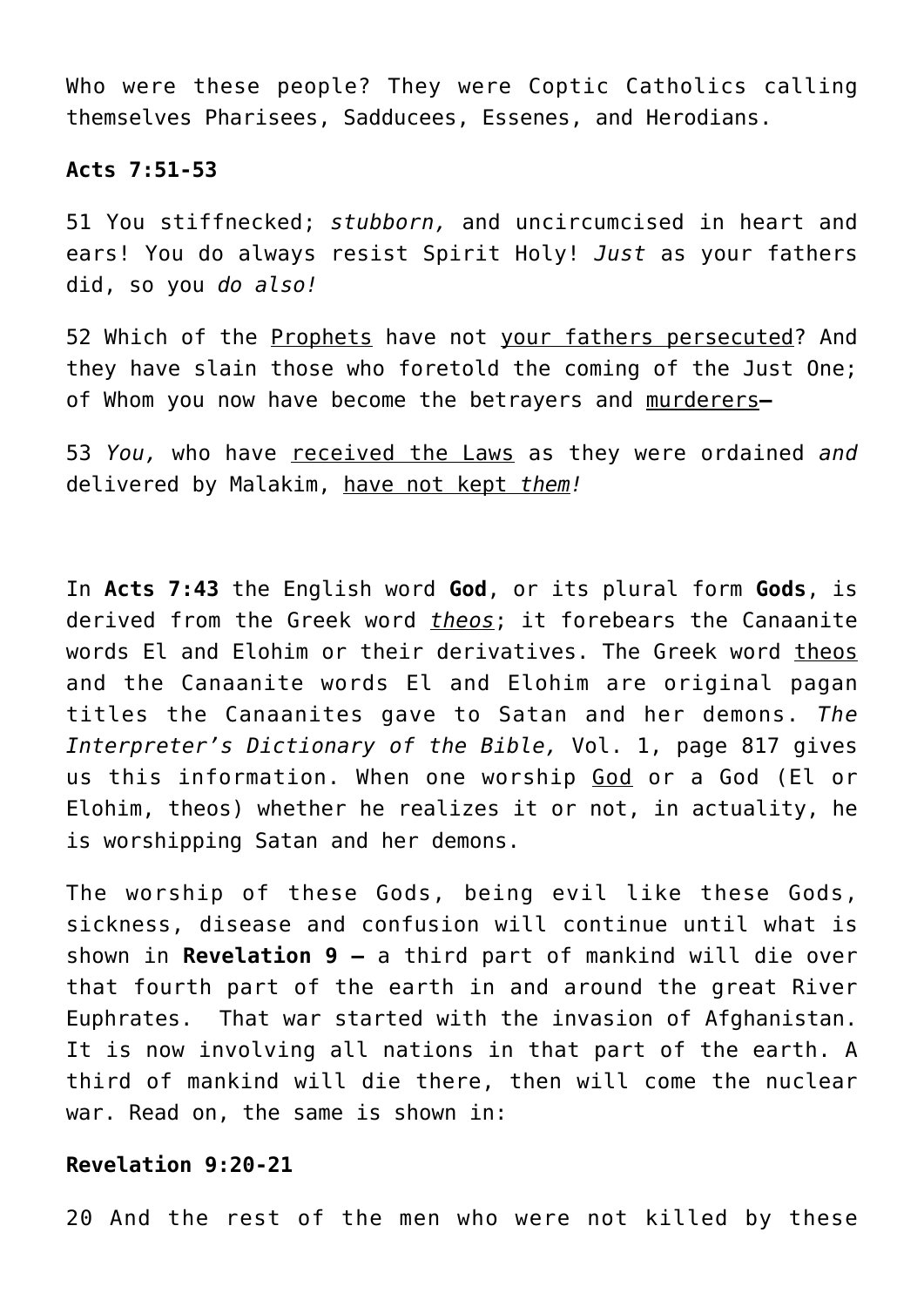plagues, still did not repent of the works of their hands, that they should not worship demons, and Gods (elohim, teraphim) of gold, and silver, and brass, and stone, and of wood: which can neither see, nor hear, nor walk;

21 Neither did they repent of their murders, nor of their sorceries, nor of their fornication, nor of their thefts.

Let us go back a little further in **Acts** and see the high priest of the Pharisees, Sadducees, Essenes, and Herodians who took and ruled the Temple by force and violence. They killed all who opposed them with their Roman army that stood on their part.

# **Daniyl 11:31**

And the army will stand on his part, and they will pollute the Sanctuary of Strength, and will take away the daily*,* and they will place the Lord of heaven.

## **Mattithyah 11:12**

And from the days of the Prophets until now, the Work of Yahweh at The House of Yahweh has suffered from violence, for violent men take them by force.

## **Acts 7:1-60**

1 Then the High Priest asked; Are these things true?

2 And he said; Men—brothers and fathers! Listen! The Father of Glory appeared to our father Abraham when he was in Mesopotamia, before he lived in Haran,

3 And said to him: Get out of your country, and from your kindred, and come into the land which I will show you.

4 So he came out of the land of the Chaldeans, and lived in Haran. And from there, when his father was dead, He moved him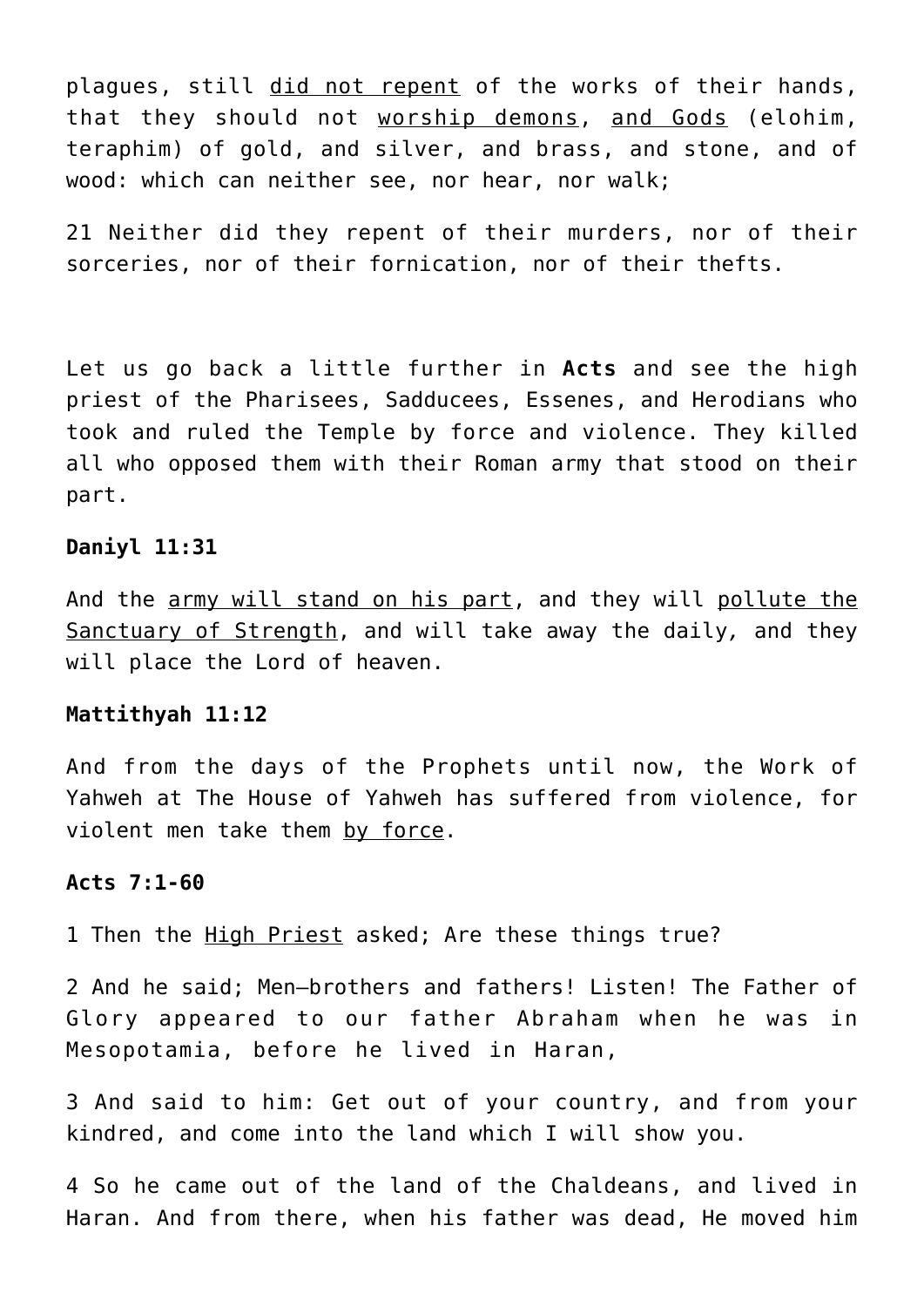to this land in which you now live;

5 But He gave him no inheritance in it, no, not *so much as enough* to set his foot on. Yet, He promised that He would give it to him as a possession, and to his seed after him, although he had no child.

6 But Yahweh spoke in this way: That his seed would be sojourners in a land belonging to other people, who would bring them into bondage, and oppress *them* four hundred years.

7 And the nation to whom they will be in bondage I will judge, says Yahweh: And after that they will come out and serve Me in this place.

8 And He gave him the Covenant, with circumcision; and so *Abraham* begot Isaac, and circumcised him on the eighth day; and Isaac *begot* Yaaqob, and Yaaqob *begot* the twelve patriarchs.

9 And the patriarchs, acting out of envy, sold Yahseph into Egypt; but Yahweh was with him.

10 And delivered him from all his afflictions, and gave him honor and wisdom in the sight of Pharaoh, king of Egypt; and he made him governor over Egypt and all his house.

11 Now there came a famine over all the land of Egypt and Canaan, causing great hardship; and our fathers could find nothing to eat.

12 But when Yaaqob heard that there was grain in Egypt, he sent out our fathers first.

13 And at the second *time* Yahseph made himself known to his brothers; and Yahseph's kindred were made known to Pharaoh.

14 Then Yahseph sent, and summoned his father Yaaqob and all his kindred to *him—*seventy-five people *in all.*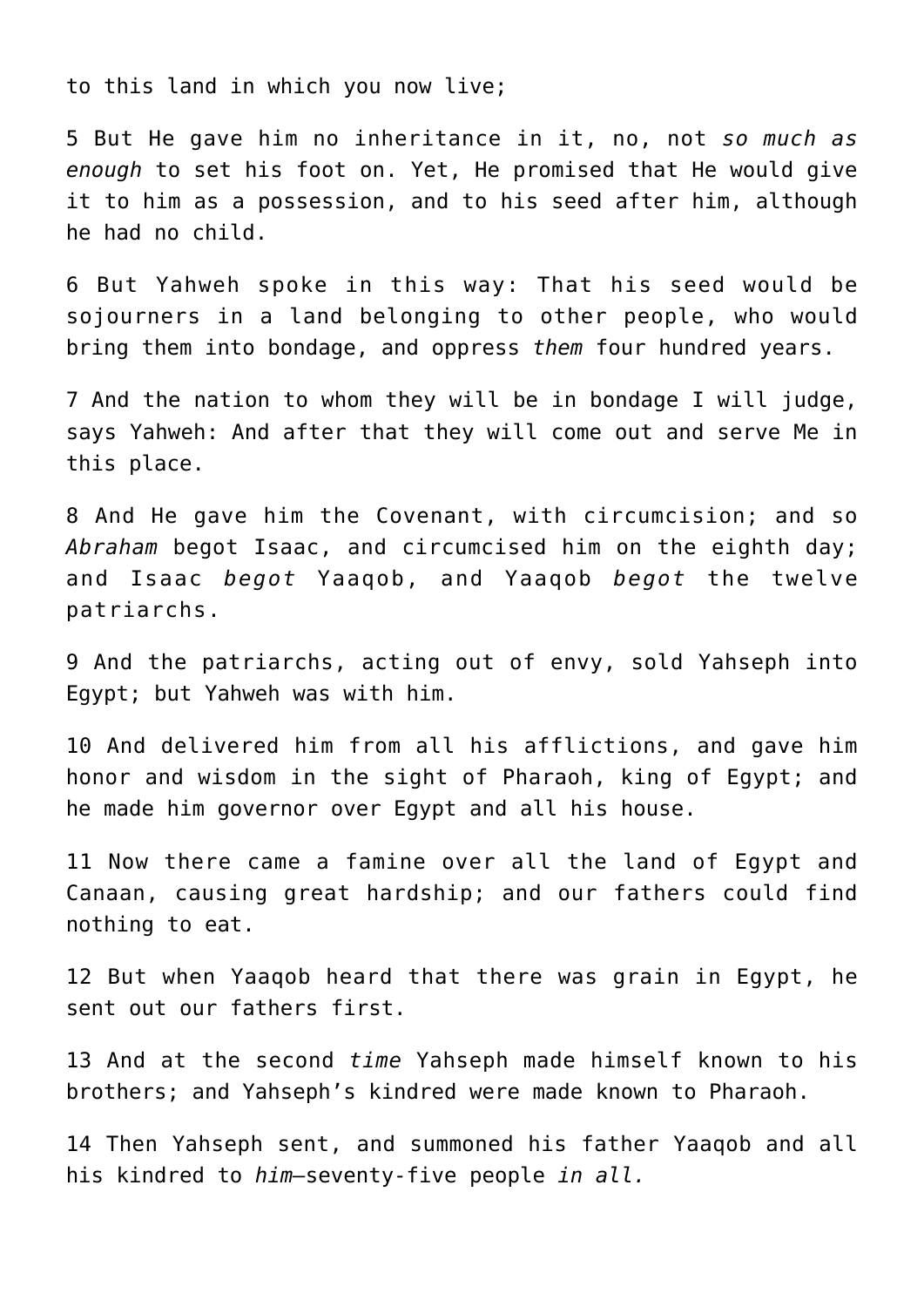15 So Yaaqob went down into Egypt, and died; he, and our fathers.

16 And they were carried back to Shechem, and laid in the sepulcher that Abraham bought for a sum of money from the sons of Hamor, *the father* of Shechem.

17 And as the time of the promise drew near, which Yahweh had vowed to Abraham, the people grew and multiplied in Egypt,

18 Until there arose another king of Egypt, who had not known Yahseph.

19 He dealt treacherously with our kindred, and oppressed our fathers; forcing them to expose their babies, so that they might not be kept alive.

20 At that time Mosheh was born, and was well pleasing to Yahweh; and he was brought up in his father's house for three moons.

21 And when he was set out, Pharaoh's daughter took him up, and nourished him as her own son.

22 And Mosheh was educated in all the wisdom of the Egyptians, and was mighty in words and in deeds.

23 And when he was forty years old, it came into his heart to visit his brothers, the children of Israyl.

24 And seeing one *of them* being unjustly treated, he defended *him,* and avenged him that was oppressed, and killed the Egyptian.

25 Now he thought that his brothers would understand that Yahweh would deliver them by his hand; but they did not understand.

26 And the next day he appeared to two of them as they were fighting, and he urged them to reconcile to each other,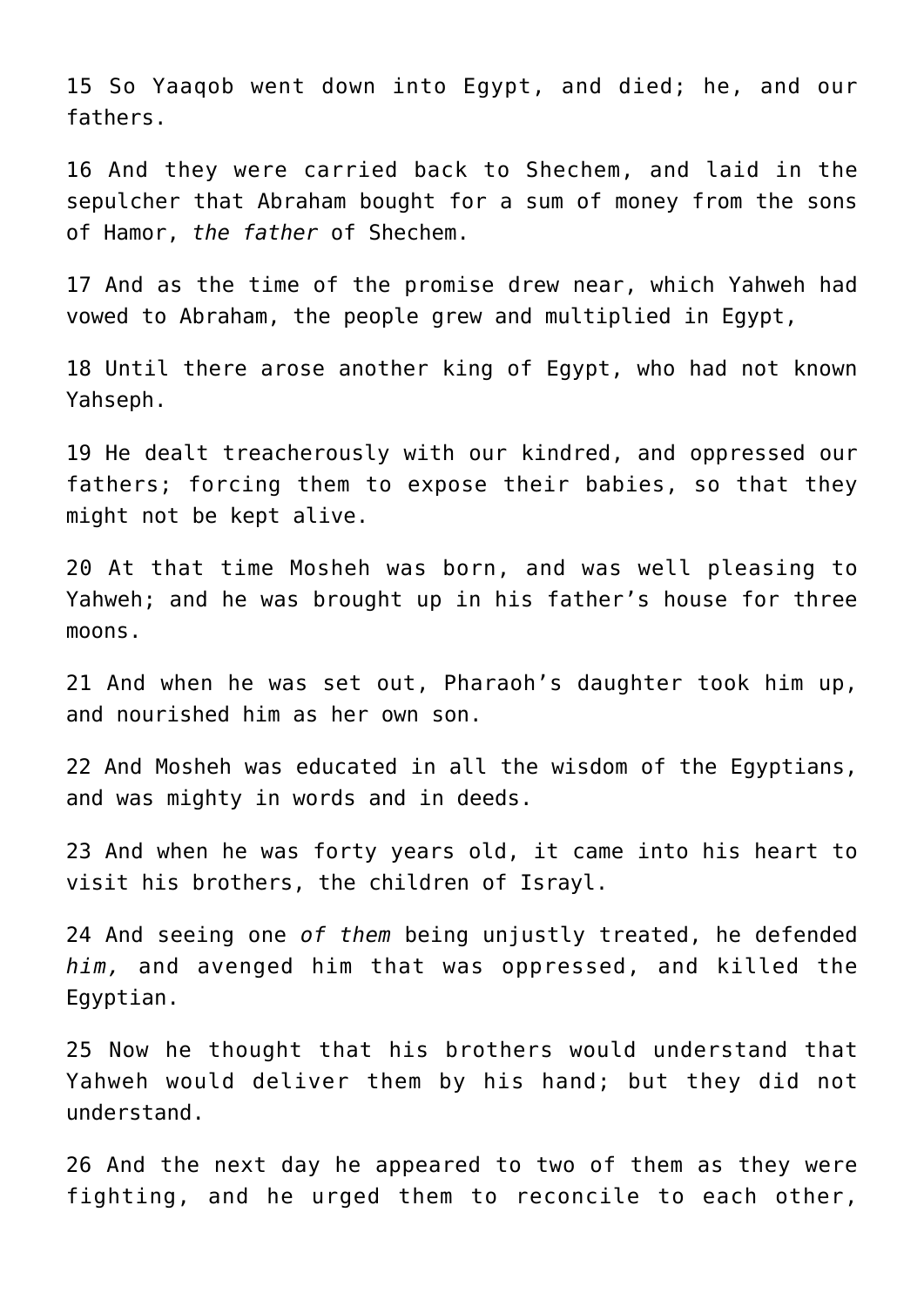saying: Men, you are brothers. Why do you treat each other unjustly?

27 But he who had wronged his brother, thrust him away, saying: Who made you a ruler and a judge over us?

28 Will you kill me, as you did the Egyptian yesterday?

29 And, at this saying, Mosheh fled and became a sojourner in the land of Midian, where he begot two sons.

30 And when forty years had passed, a Malak of Yahweh appeared to him in a flame of fire in a bush, in the wilderness of Mount Sinai.

31 When Mosheh saw *this,* he wondered at the sight, and as he drew near to look at it, the Voice of Yahweh came to him,

32 *Saying:* I *am* the Father of your fathers, the Father of Abraham, and the Father of Isaac, and the Father of Yaaqob. Then Mosheh trembled, and dared not *even* look.

33 Then Yahweh said to him: Take your sandals off your feet, for the place where you stand is Holy ground.

34 I have most assuredly seen the affliction of My People who are in Egypt, and I have heard their groaning, and have come down to deliver them. So now come, I will send you into Egypt.

35 This Mosheh whom they rejected, saying: Who made you a ruler and a judge? is the one Yahweh sent *to be* a ruler and a deliverer, by the hand of the Malak who appeared to him in the bush.

36 He brought them out, after he had showed wonders and signs in the land of Egypt, and in the Red Sea, and in the wilderness forty years.

37 This is that Mosheh, who said to the children of Israyl: Yahweh your Father will raise up for you a Prophet like me,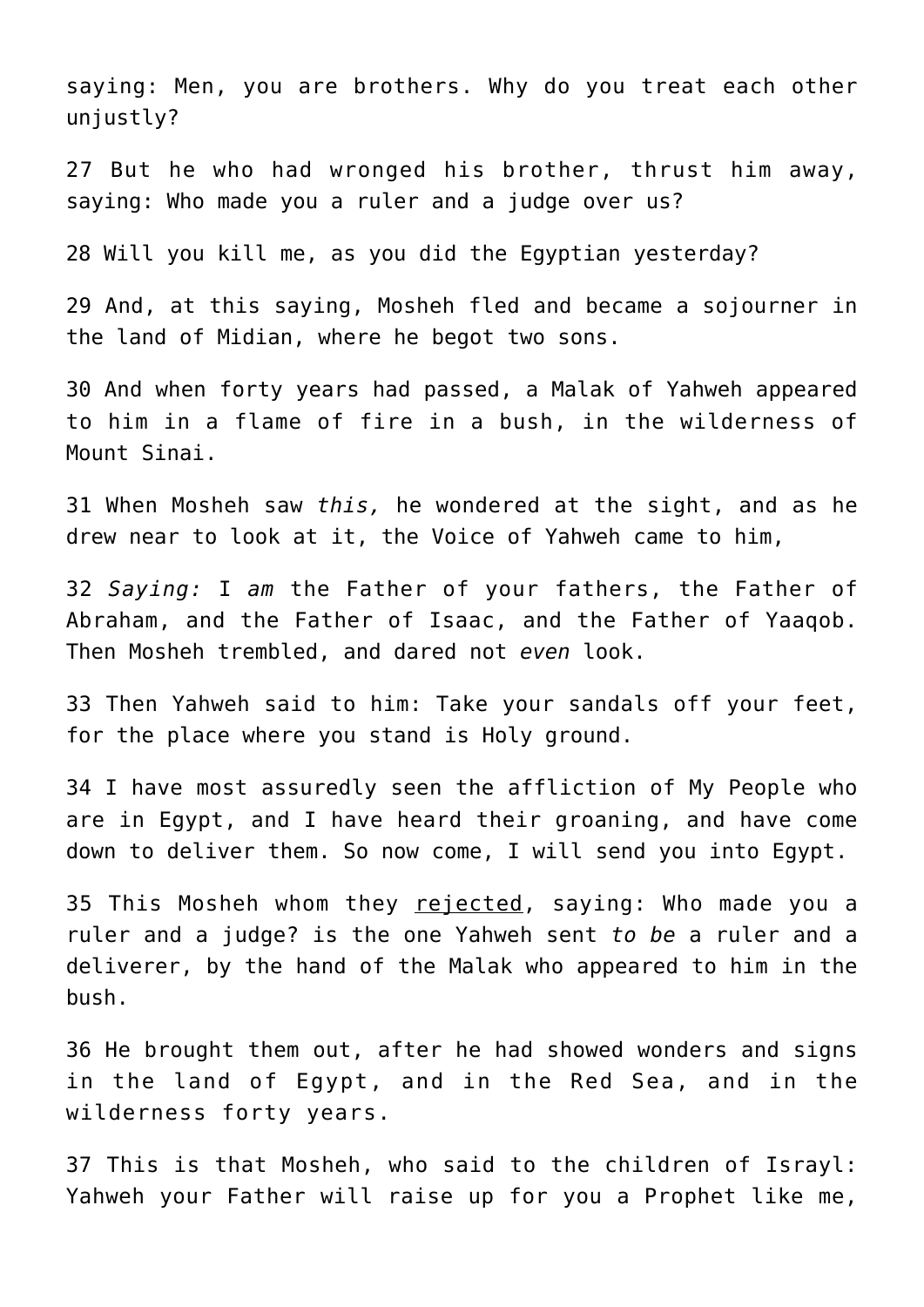from your brothers. Him you will hear.

38 This is he, who was among the called out ones in the wilderness with the Malak who spoke to him on Mount Sinai; and *with* our fathers, who received the Doctrine of Life to give to us,

39 Whom our fathers would not obey, but *they* rejected *him.* So in their hearts they turned back to Egypt,

40 Saying to Aaron: Make us Gods (elohim) to go before us. As for this Mosheh who brought us up out of Egypt, we do not know what has become of him.

41 And they made an image of a calf in those days, and offered sacrifice to the God (el), and rejoiced in the works of their own hands.

42 Then Yahweh turned, and gave them up to worship the host of heaven, *just* as it is written in The Book of Yahweh: Was it to Me you brought sacrifices and offerings in the wilderness forty years, O house of Israyl?

43 No! *But* you have lifted up the *idolatrous* temple of Molech; *your God (el),* and Chiun your star-God (el); *Saturn,* the star of your God (el) which you made for yourselves. And I will carry you away beyond Babylon.

44 Our fathers had the tabernacle of witness in the wilderness, as He appointed, instructing Mosheh to make it according to the pattern that he had seen.

45 This *tabernacle* was inherited by our fathers under Yahshua *ben Nun,* and they brought it in with them when they took possession *of the land* from the Gentiles, whom Yahweh drove out from in front of the face of our fathers; until the days of David,

46 Who found honor before Yahweh, and prayed that he might find a dwelling for the Father of Yaaqob.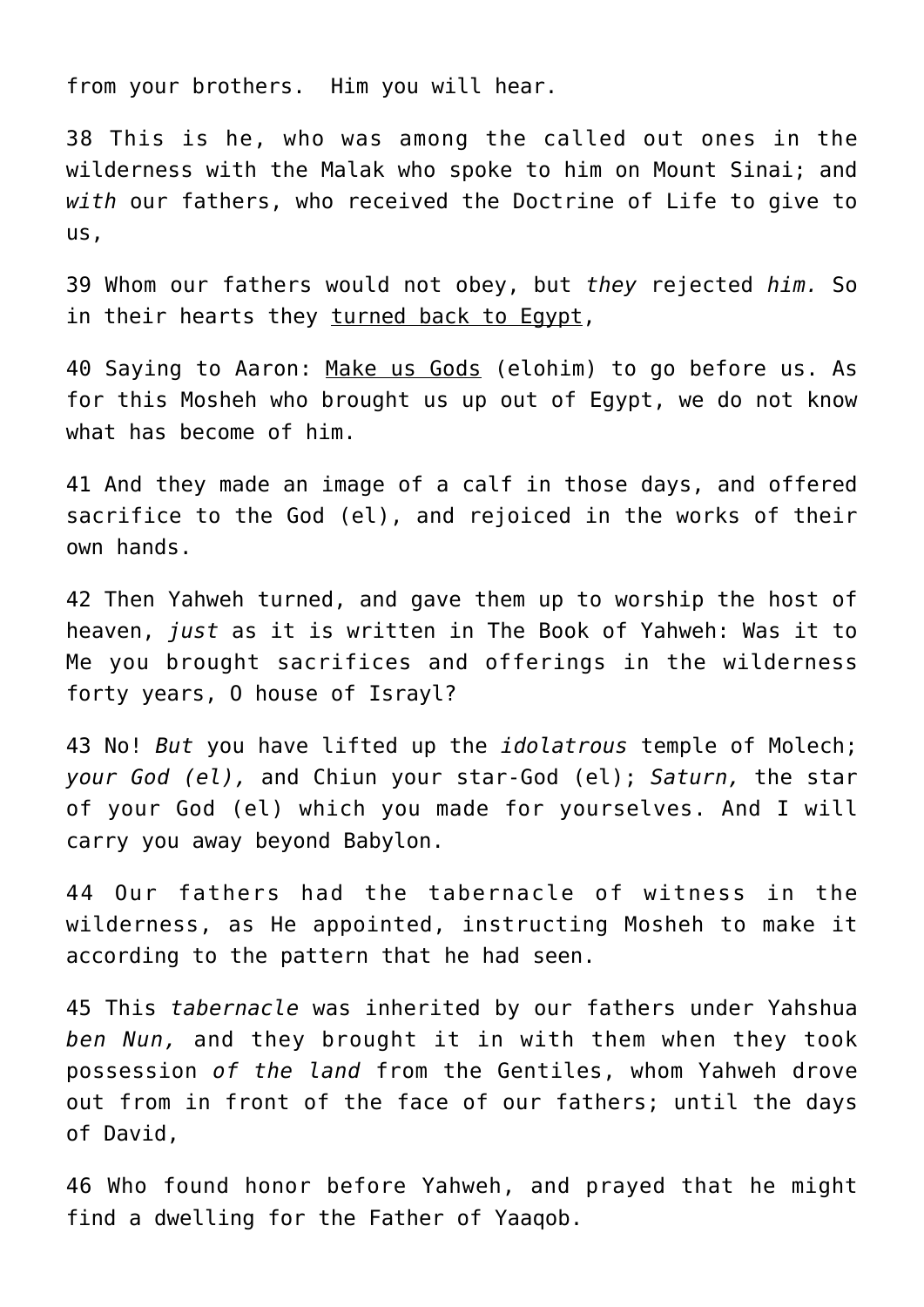47 But Solomon built Him the House.

48 However, Yahweh does not live in houses made with hands, as the Prophet says:

49 Heaven is My Throne, and earth is My footstool. What House will you build for Me? says Yahweh: or: What is the place of My Rest?

50 Has My hand not made all these things?

51 You stiffnecked; *stubborn,* and uncircumcised in heart and ears! You do always resist Spirit Holy! *Just* as your fathers did, so you *do also!*

52 Which of the Prophets have not your fathers persecuted? And they have slain those who foretold the coming of the Just One; of Whom you now have become the betrayers and murderers—

53 *You,* who have received the Laws as they were ordained *and* delivered by Malakim, have not kept *them!*

54 When they heard these things, they were cut to the heart, and they gritted their teeth with rage.

55 But he, being full of Spirit Holy, looked up steadfastly into heaven, and saw the Glory of Yahweh, with Yahshua standing on the Right Hand of Yahweh,

56 And said; Behold! I see the heavens opened, and the Son of Man standing at the Right Hand of Yahweh!

57 Then they cried out with a loud voice, and put their hands over their ears, and ran upon him with one accord;

58 And they drove *him* out of the city, and stoned *him.* Now the witnesses laid down their clothes at the feet of a young man, whose name was Shaul.

59 And they stoned Stephen, who was calling upon *Yahweh,* and saying; Savior Yahweh, receive my spirit!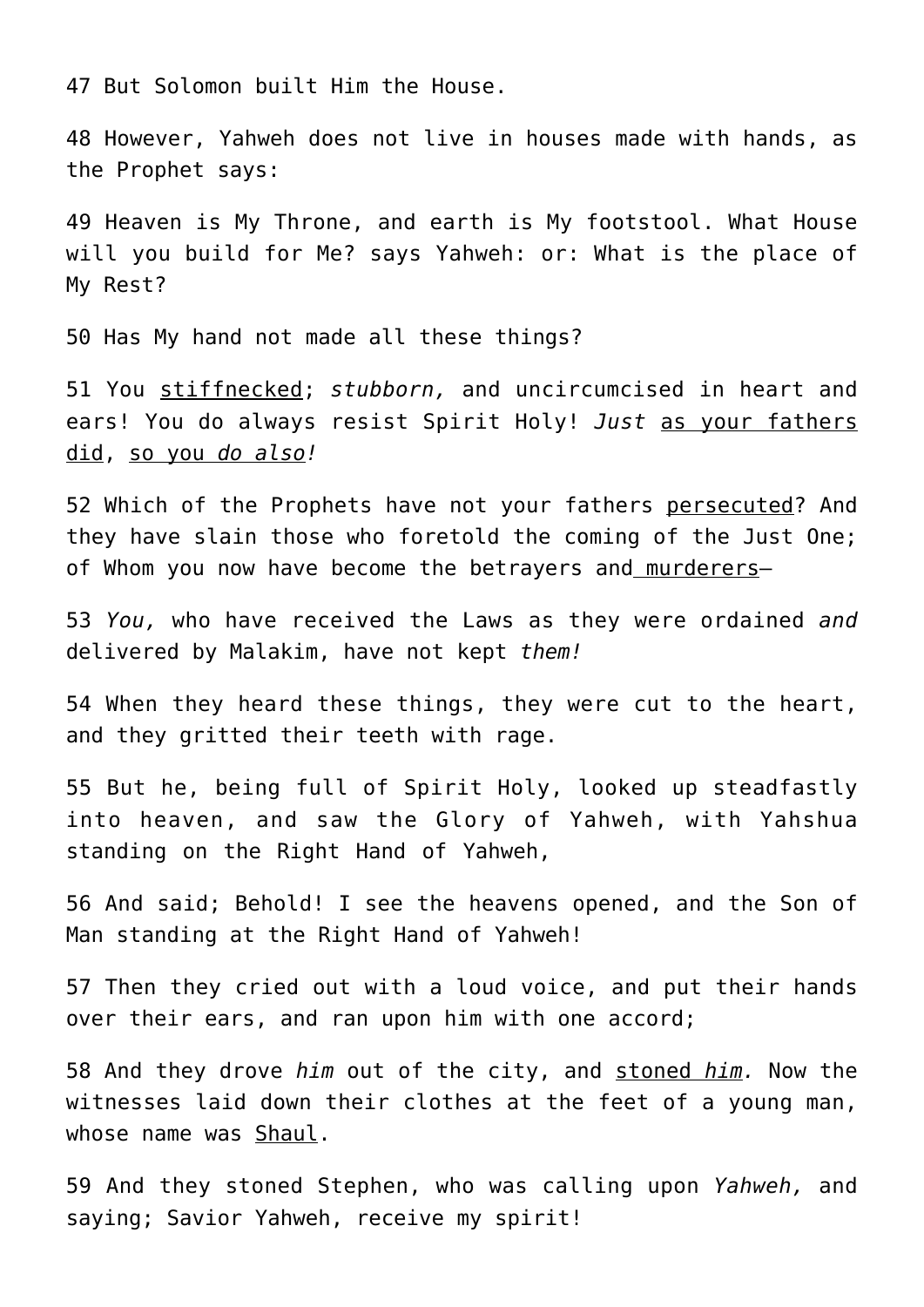60 Then he kneeled down, and cried with a loud voice; Yahweh, do not hold them responsible for this sin! And when he had said this, he fell asleep.

In **verse 58**, we see a man whose name was Shaul (Paul). He was a Roman soldier at that time, before his calling, repentance, and conversion. It was also the Pharisees, Sadducees, Essenes, and Herodians who persecuted The House of Yahweh members who came to Yerusalem to celebrate Yahweh's Feast.

The Pharisees, Sadducees, Essenes, and Herodians were Coptic Catholics. They persecuted those who called with the Name Yahweh and practiced Righteousness; the same as they persecuted Yahshua and Yahchanan. Noticed the reason they persecuted and killed Yahshua.

# **Yahchanan 15:20-23**

20 Remember the word that I said to you: A servant is not greater than his ruler. If they have persecuted Me, they will also persecute you. If they have kept My Word, they will keep yours also.

21 But all these things they will do to you because of My Name—for they do not know Him Who sent Me.

22 If I had not come and spoken to them, they would not have *had their* sins *revealed; but* now they have no cloak, *covering for,* their sins.

23 He who hates Me, also hates My Father.

# **Yahchanan 7:7**

The world cannot hate you; but it hates Me because of the Testimony I bring against it: that its works are evil.

**Mattithyah 19:17**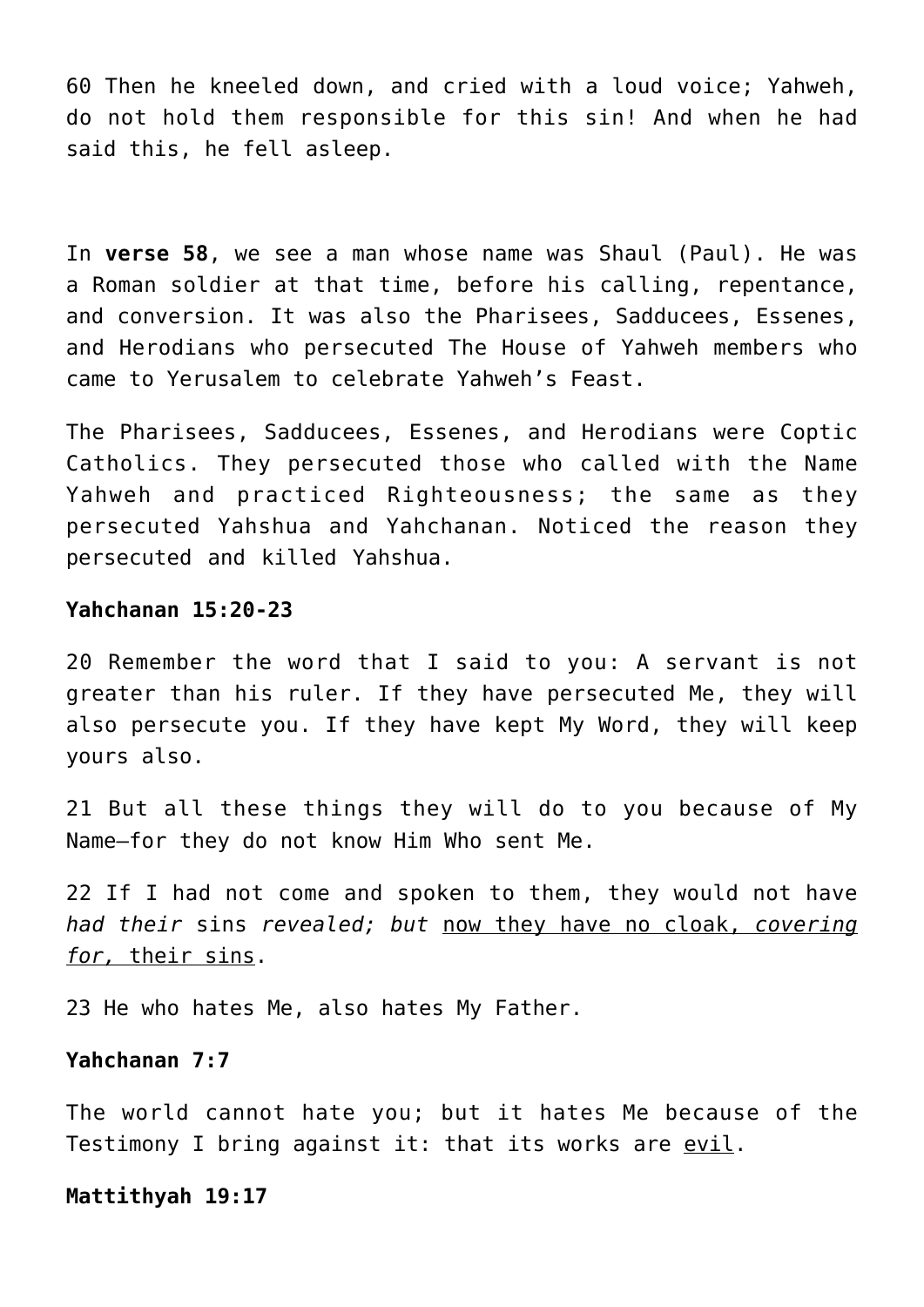But He said to him: Why do you question Me about Righteousness? There is only One Who is the Standard of Perfection, and He is Yahweh; so if you would enter into Life, keep the Laws of Yahweh.

The Pharisees, Sadducees, Essenes, and Herodians–Coptic Catholics–called Roman Catholics and Christianity have never practiced keeping Yahweh's' Laws. In fact, they persecuted those who did keep Yahweh's Laws. Read it for yourself.

# **Yahchanan 7:19**

Were not the Laws given to you through Mosheh? And yet none of you keep the Laws! Why do you seek to kill Me?

## **Mattithyah 23:33-35**

33 Serpents! Brood of vipers! How will you escape the sentence of Gehenna?

34 On this account, behold, I send to you prophets, wise men, and scribes; and *some of* them you will kill and impale, *some* of them you will scourge in your synagogues and persecute from city to city;

35 So that upon you may come all the Righteous blood shed upon the whole earth, from the blood of Righteous Abel to the blood of Zecharyah, the son of Berechyah, whom you murdered between the porch and the altar.

They beheaded Yahchanan because he taught that all should repent of sin. Notice this in:

#### **Yahchanan Mark 6:12, 14-18**

12 So they went out, and preached that men should repent.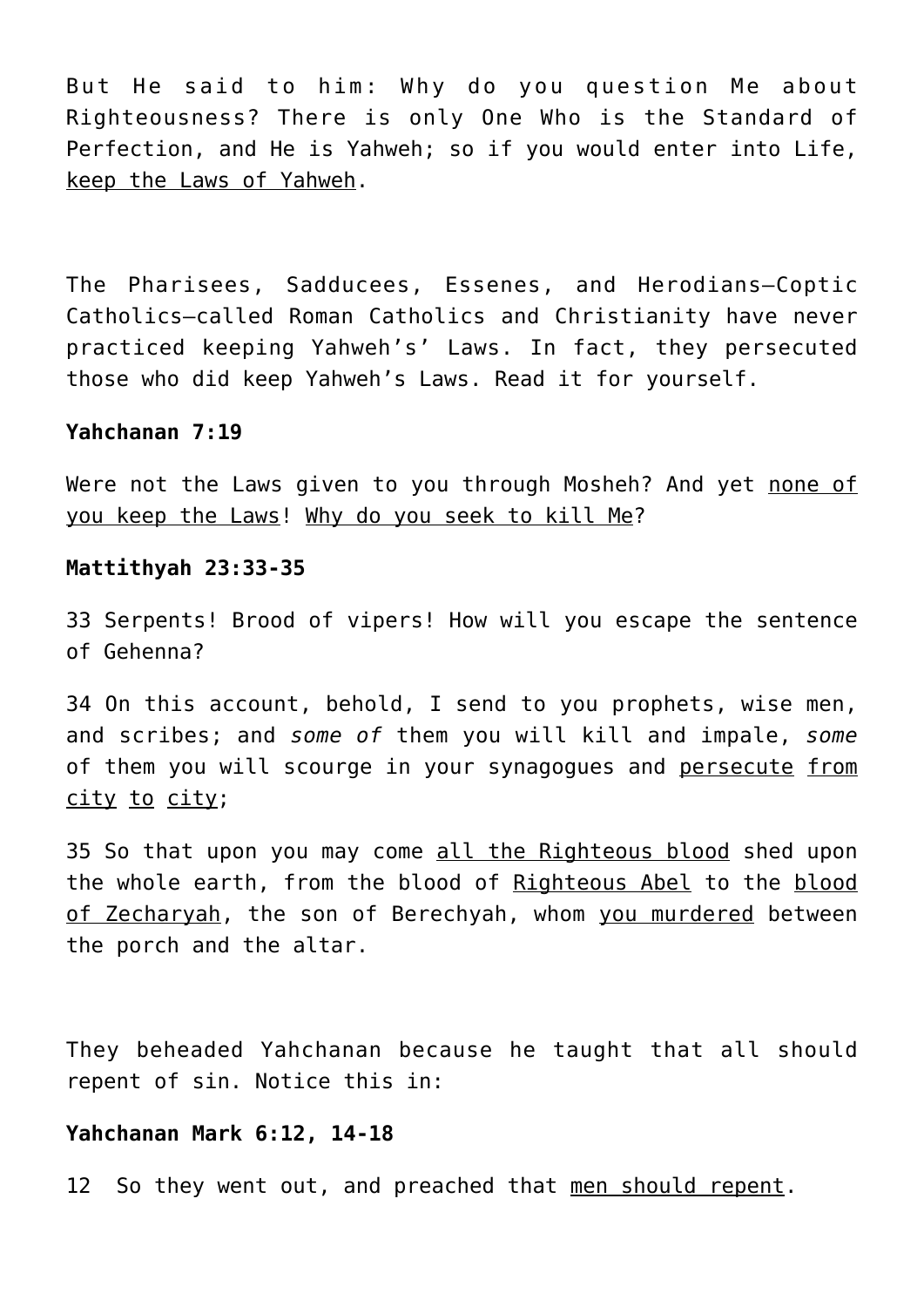14 Now King Herod heard about *Him,* for His Name had spread everywhere, and he said; Yahchanan the Immerser has risen from the dead! That is why these acts of power are at work in Him!

15 Others said; It is Yliyah. And others said; He is a prophet, like one of the *former* Prophets.

16 But when Herod heard *of this,* he said; It is Yahchanan whom I beheaded; he has risen from the dead!

17 Because Herod himself had sent and arrested Yahchanan, and put him in prison for Herodias' sake, his brother Philip's wife, for he had married her.

18 For Yahchanan had said to Herod; It is not Lawful for you to have your brother's wife.

Yahshua said to those Coptic/Roman Catholics:

## **Yahchanan Mark 7:7-9, 13**

7 But in vain do they worship Me, teaching as doctrine the commandments of men.

8 For laying aside the Laws of Yahweh, you hold the tradition of men!

9 Then He said to them: How well you reject the Laws of Yahweh, so that you may keep your own traditions!

13 Making the Laws of Yahweh of no effect through your traditions you have handed down! And many other similar things you do.

## **Mattithyah 19:17**

But He said to him: Why do you question Me about Righteousness? There is only One Who is the Standard of Perfection, and He is Yahweh; so if you would enter into Life,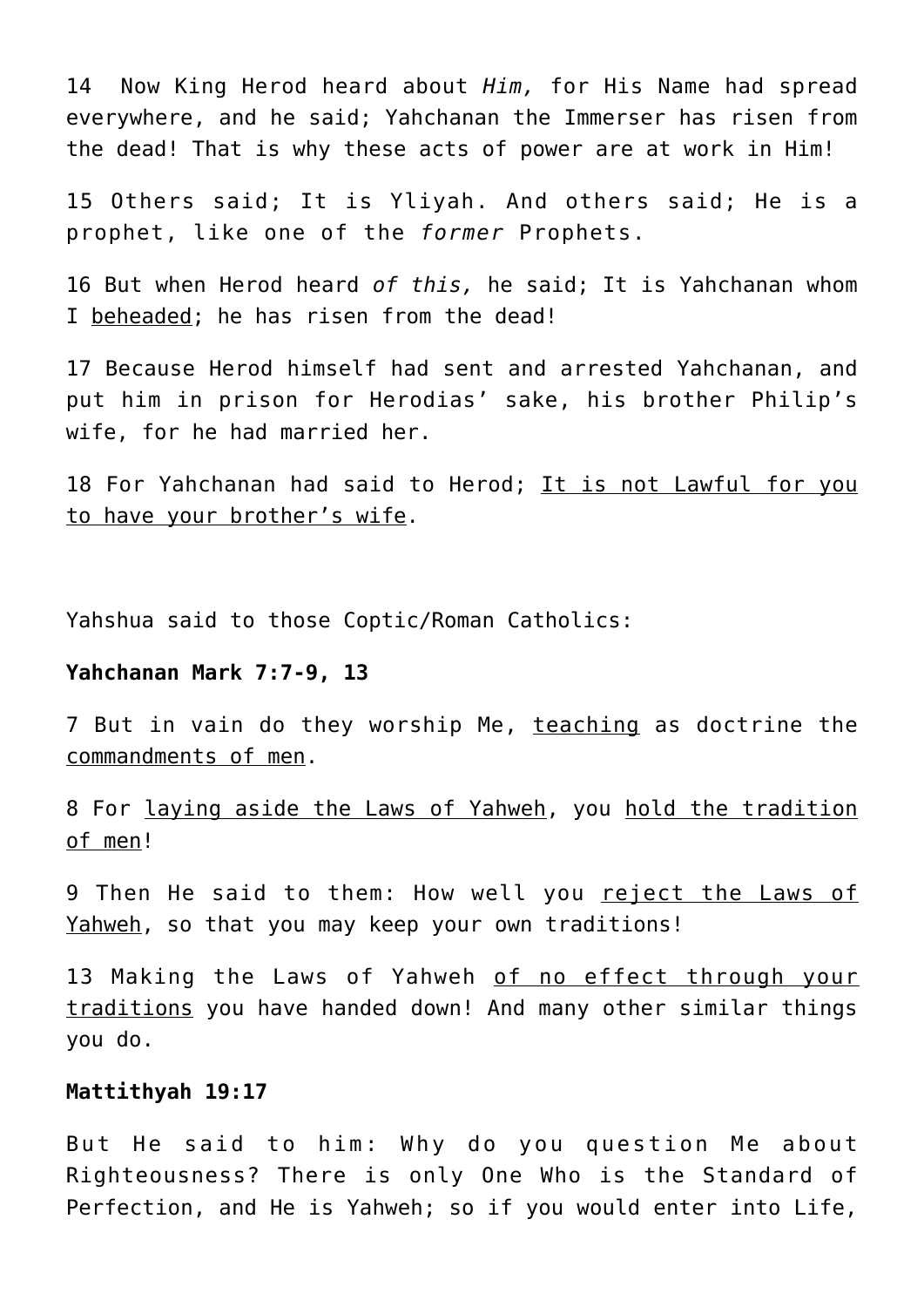keep the Laws of Yahweh.

# **Mattithyah 5:17**

Do not *even* think that I have come to destroy the Laws or the Prophets; I have not come to destroy *them,* but to establish *them.*

# **Revelation 22:12-14**

12 And behold, I come quickly, and My Reward *is* with Me, to give every man according as his work will be.

13 I am the First and the Last, the Beginning and the End.

14 Blessed *are* those who keep His Laws, that they may have right to the Tree of Life, and may enter in through the gates into the City.

The Roman Catholic Church and Christianity teach exactly opposite of what Yahshua and His Disciples taught. In fact, they persecuted and murdered Yahshua and His Disciples for teaching men to keep Yahweh's Laws.

**Sodomy is Condemned in Your Bible but Upheld by the Pharisees, Sadducees, Essenes, and Herodians, Now Called the Catholic and Christian Churches**

Sodomy has been at the top of the list of Godworshippers, the Catholic Church – the heads of Yaaqob who hate Righteousness; those called the Pharisees, Sadducees, Essenes, and Herodians in the days of Yahshua and the days of the Acts of the Apostles.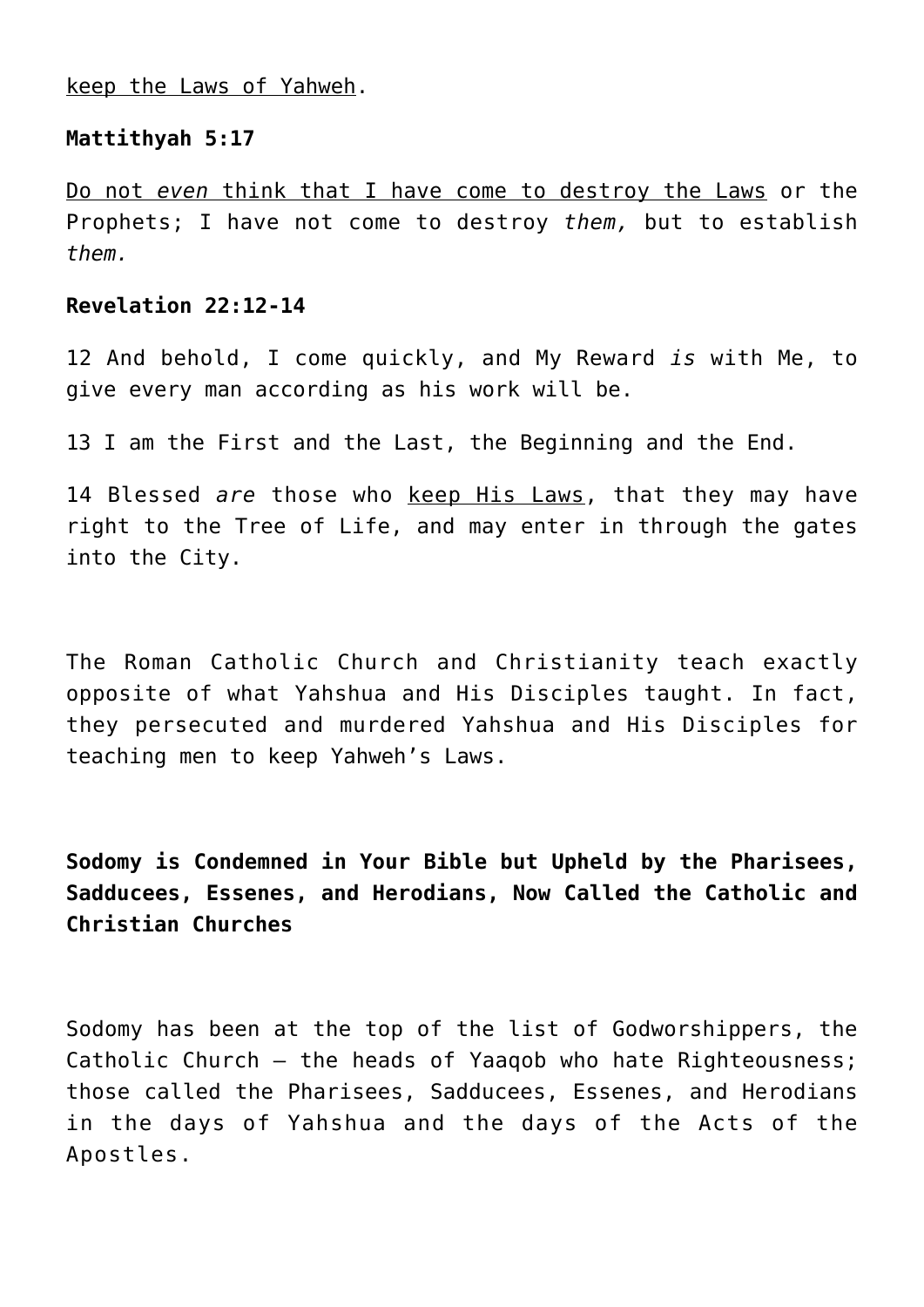# **Sodomy Condemned**

# **Leviticus 18:21-23**

21 You shall not give any of your children to be passed through the fire, to sacrifice them to Molech. You shall not profane the Name of Yahweh *by giving your children to gods (elohim).* I *am* Yahweh.

22 You shall not have sexual relations with a man, as with a woman. It is an abomination.

23 Neither shall you have sexual relations with any animal and defile yourself, *along* with it; neither shall any woman present herself to have sexual relations with an animal. It is confusion and perversion.

The sodomites took control of The House of Yahweh by violence after King Solomon. Solomon died in 975 B.Y. (**I Kings 11:43**).

Yahshua said in:

# **Mattithyah 11:12**

And from the days of the Prophets until now, the Work of Yahweh at The House of Yahweh has suffered from violence, for violent men take them by force.

Yeremyah wrote, in the year 599 B.Y., the following:

## **Yeremyah 23:1-2, 10-11, 14-15**

1 Woe to the pastors; *shepherds,* who destroy and scatter the sheep of My pasture! says Yahweh.

2 Therefore, this is what Yahweh, the Father of Israyl, says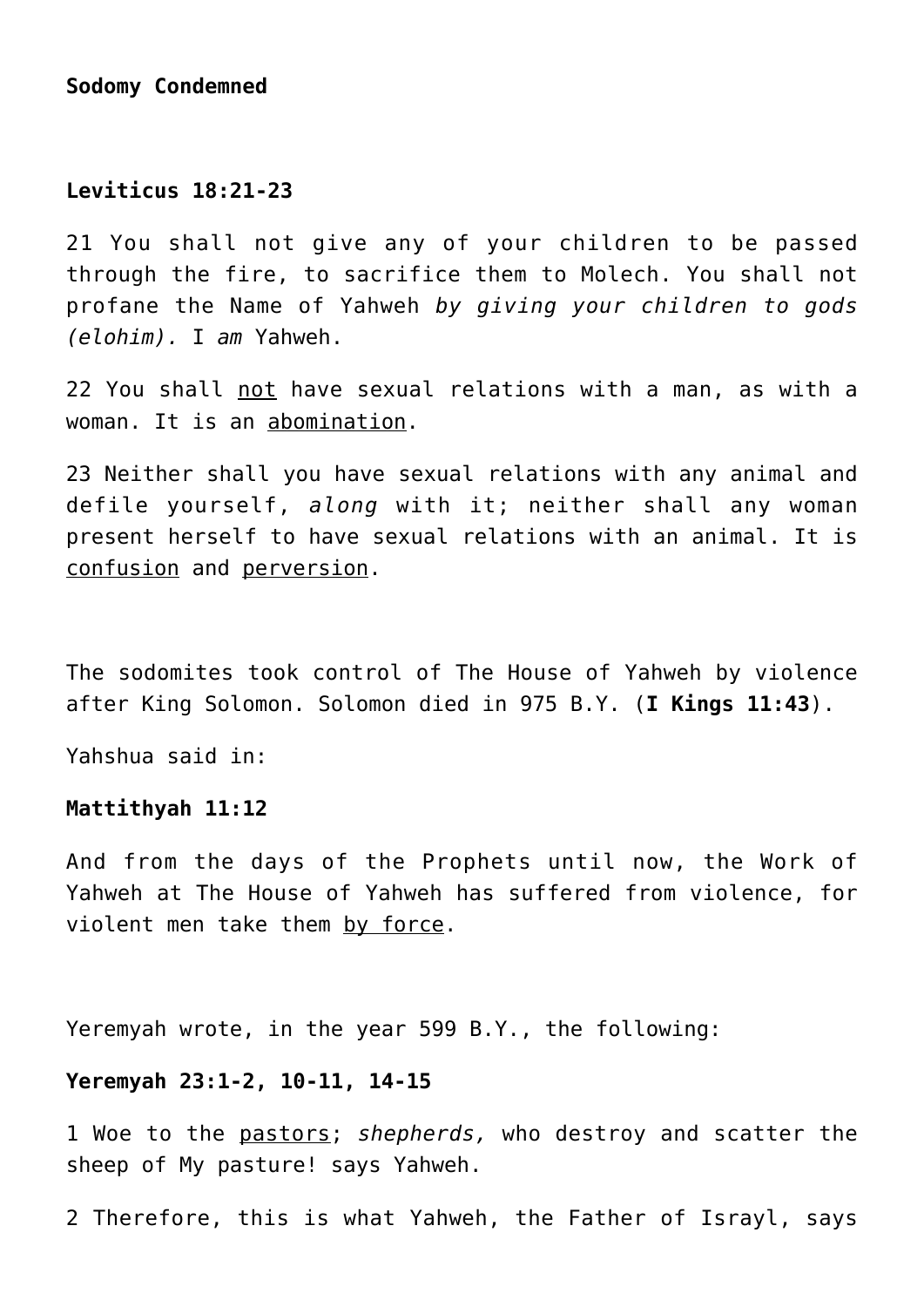against the pastors who feed My People: You have scattered My flock, and driven them away, and have not visited; *attended to,* them. Behold, you are going to be

10 For the land is full of adulterers; *those who turn from following Yahweh to follow the Gods (elohim).* Because of this curse the land mourns; the pleasant places of the wilderness are dried up. Their conduct is evil, whose might is not right-

11 For both prophet and priest are profane! Yes, even in My *own* House I have found their wickedness! says Yahweh.

14 I have also seen in the prophets of Yerusalem a horrible thing**\_\_**they commit adultery and walk in lies; *they turn from Yahweh and follow after the Gods (elohim)!* They also strengthen the hands of evildoers, so that no one turns back from his wickedness. All of them are like Sodom to Me, and her inhabitants are like Gomorrah.

15 Therefore, this is what Yahweh our Father says concerning these prophets; Behold, they will be fed with wormwood, and they will be made to drink the water of gall; for from the prophets of Yerusalem profaneness has gone out into all the world.

**Verses 14-15** show these Coptic Catholics were hooked on sodomy. Remember, these were pastors destroying and scattering Yahweh's People (**verse 1**). **Verse 2** shows them to be evil like the Gods (**Genesis 3:5**).

## **Genesis 3:5**

For He knows that in the day you eat of it, your eyes will be opened, and you will be as Gods (elohim), knowing Righteousness and evil.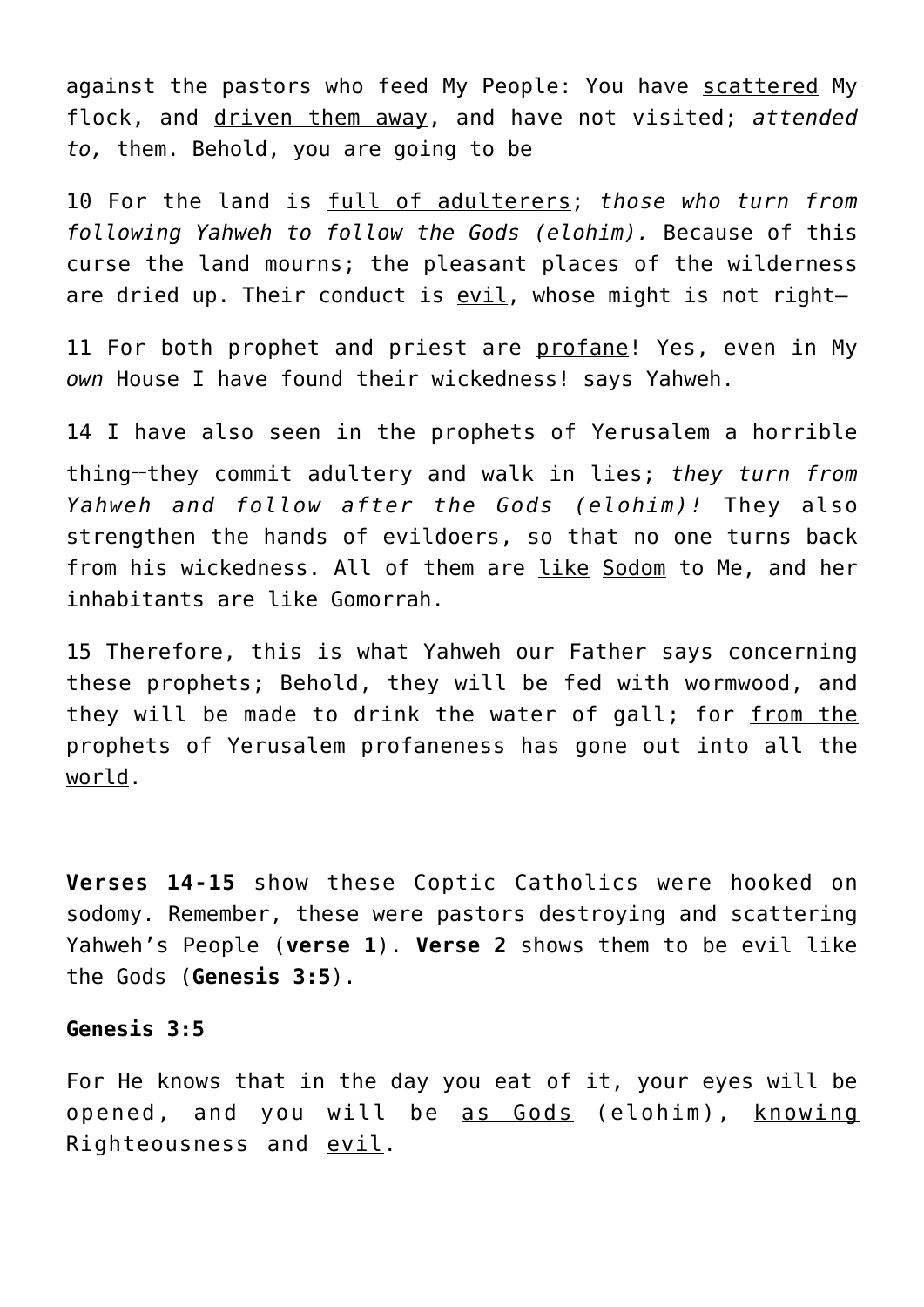Evil like the Gods, we are told do not.

## **Genesis 2:16-17**

16 And Yahweh commanded the man, saying: Of every tree of the garden you may freely eat;

17 But of the tree of the knowledge of Righteousness and evil you must not eat, for starting with the day you eat of it, dying you will die.

Then we are shown being like the Gods, practicing sin, leads to war.

# **Continual War**

## **Genesis 4:6-8**

6 So Yahweh said to Cain: Why are you angry? Why are you downcast?

7 If you do Righteousness, will you not be acceptable? And if you do not do Righteousness, sin *is* crouching at your door. The desire to sin is with you, but you must overcome it!

8 Now Cain talked with Abel his brother; and it came to pass, when they were spread abroad, that Cain rose against Abel his brother and killed him.

Did you see in **verse 7**, the cause is sin? See now the results of sin.

# **Genesis 4:14**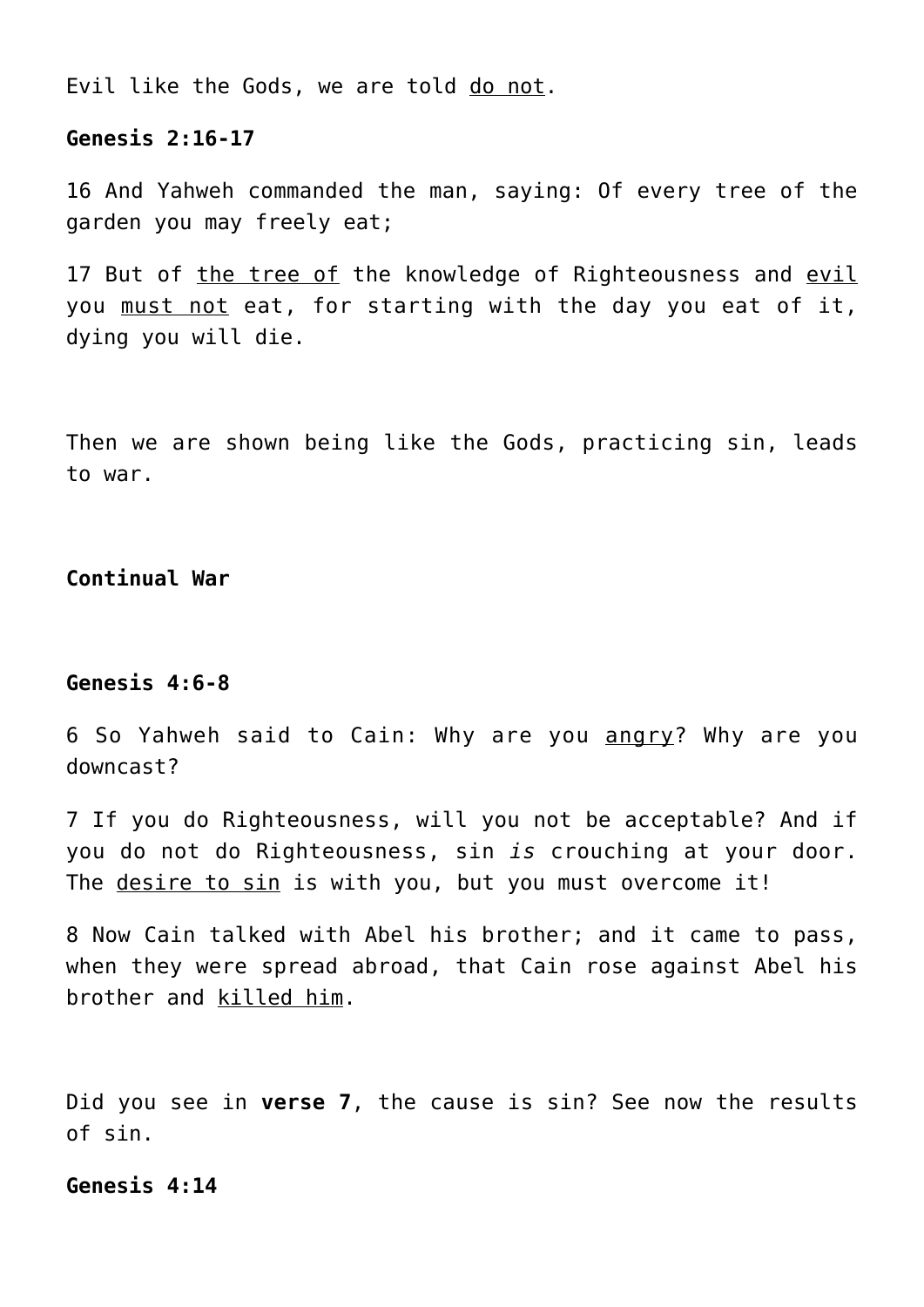Surely You have driven me out this day from the face of the ground; I shall not be seen by Your Face. I shall be a fugitive and a vagabond on the earth, for there shall be continual war, vengeance, and retaliation.

Continual war, vengeance, and retaliation are the result of the leadership of the serpent.

# **Genesis 3:1-6**

1 Now the serpent was more subtle *and* crafty than any beast of the field which Yahweh had made. And she said to the woman; Has Yahweh indeed said: You shall not eat of every tree of the garden?

2 And the woman said to the serpent; We may eat the fruit of the trees of the garden;

3 But of the fruit of the tree which *is* in the midst of the garden, Yahweh has said: You shall not eat it, nor shall you touch it, or you will die.

4 And the serpent said to the woman; You will not surely die.

5 For He knows that in the day you eat of it, your eyes will be opened, and you will be as Gods (elohim), knowing Righteousness and evil.

6 So when the woman saw that the tree *was* desirable for food, that it *was* pleasant to the eyes, and a tree desirable to make *one* wise, she took of its fruit and ate. She also gave to her husband with her, and he ate.

You need to study that closely because Yahweh is showing us that sin will lead mankind to continual war that will lead to the darkening of the sun and the burning of the earth leaving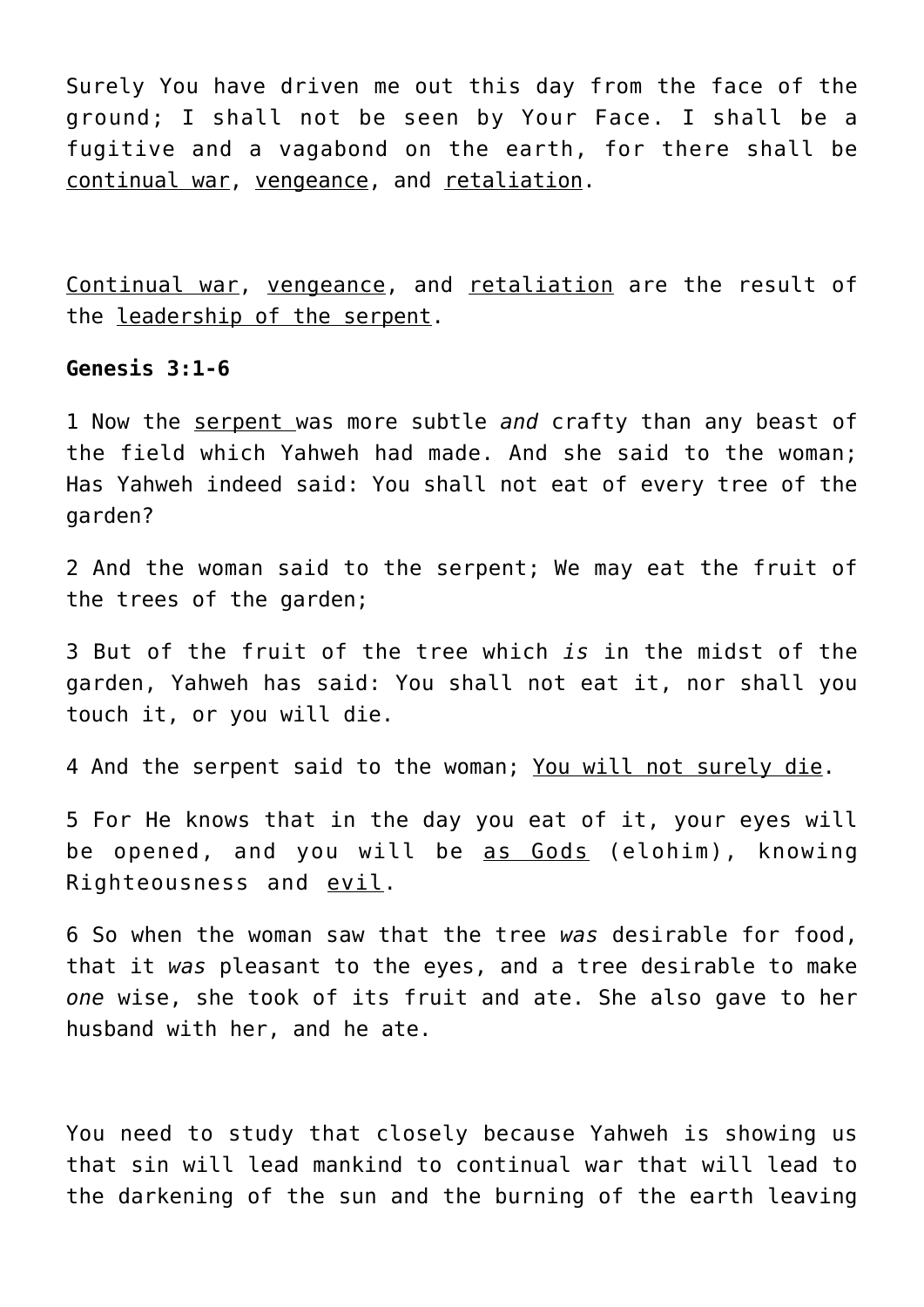few men left.

**The End Result of Sin**

#### **Isayah 24:1-6**

1 Before Yahweh's *very* Eyes, the earth is made empty and it is made waste; the face of it is perverted and its inhabitants scattered abroad;

2 And it will be: as with the people, so with the priest; as with the servant, so with his owner; as with the maid, so with her mistress; as with the buyer, so with the seller; as with the lender, so with the borrower; as with him who takes usury, so with him who gives usury to him:

3 The land will be utterly emptied and utterly plundered, for it has come to pass that this Judgment has been pronounced.

4 The earth mourns and fades away, the world mourns and fades away, and the haughty people of the earth languish.

5 The earth also is defiled under the inhabitants of it, because they have transgressed the Laws, changed the Ordinance, and broken the Everlasting Covenant.

6 Because of this, the curse has devoured the earth, and they who dwell therein are desolate; therefore, the inhabitants of the earth are burned, and few men left.

Now, The End generation.

## **Mattithyah 24:3, 7, 12, 21-22, 29**

3 Now as He sat on the Mount of Olives, the Disciples came to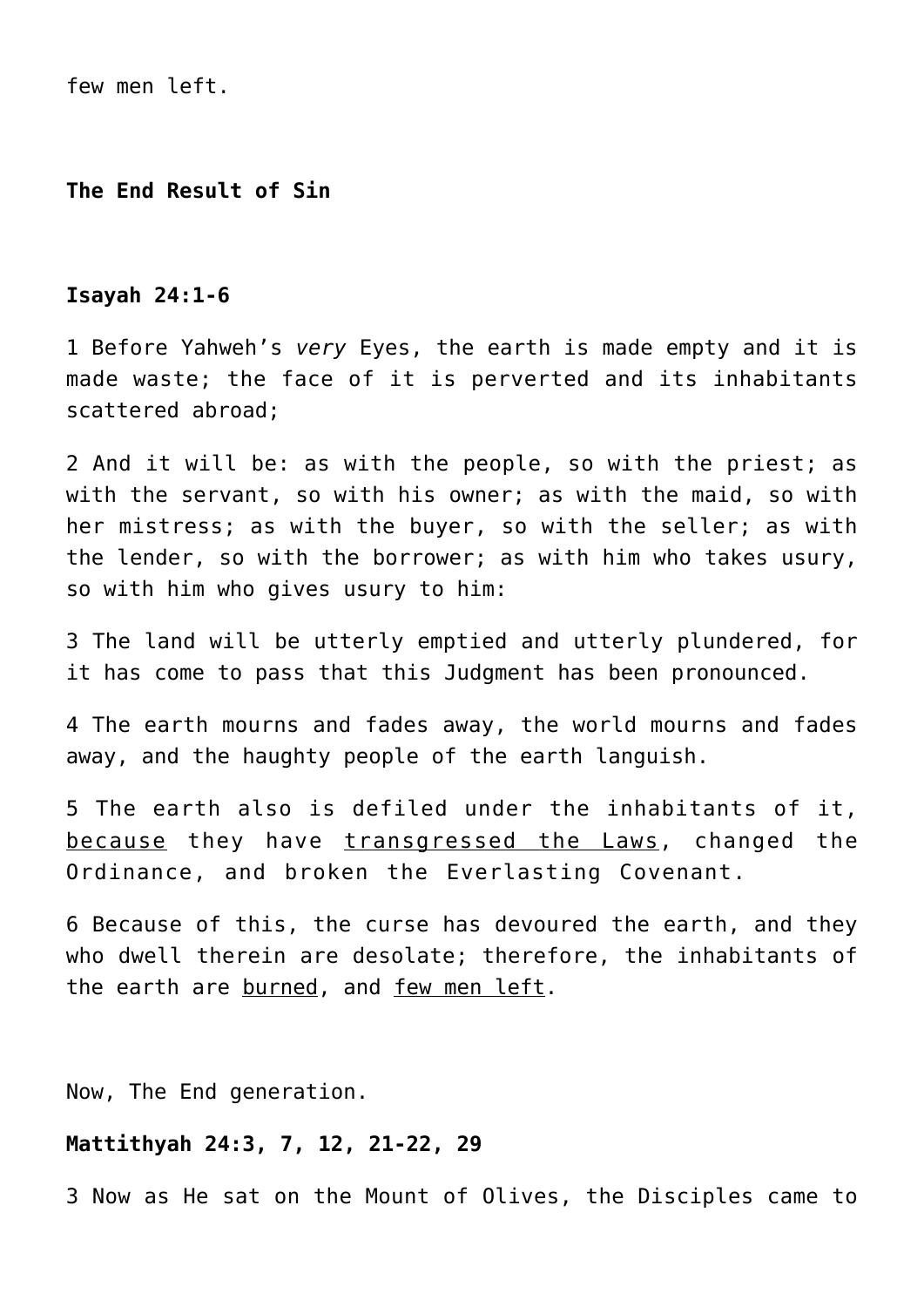Him privately, saying; Tell us, when will these things be? What *will be* the sign of Your coming and The End of the Ages?

7 For nation will rise against nation, and kingdom against kingdom, and there will be famines, and pestilences; *disease epidemics,* and earthquakes; *environmental disasters,* in place after place:

12 And because iniquity (sin, doing away with Yahweh's Laws of Righteousness) will abound, the love of the many will grow cold.

21 For then will be Great Tribulation, such as has not come to pass since the beginning of the world to this time—no, nor ever will be.

22 And unless those days were shortened, there would no flesh be saved; but for the Elect's sake, those days will be shortened.

29 Immediately, *but* after the *Great* Tribulation of those days will the sun be darkened, and the moon will not give her light, and the stars will fall from heaven, and the powers of the heavens will be shaken.

**Sun Darkened?**

In **verse 29**, we see the sun darkened. The following article and essay from *Discover* magazine, February, 1984, deals directly with the consequences of nuclear war.

Dr. Thomas was one of the four American scientists who, at the invitation of Senators Edward Kennedy and Mark Hatfield, met in Washington in December for a three-hour open discussion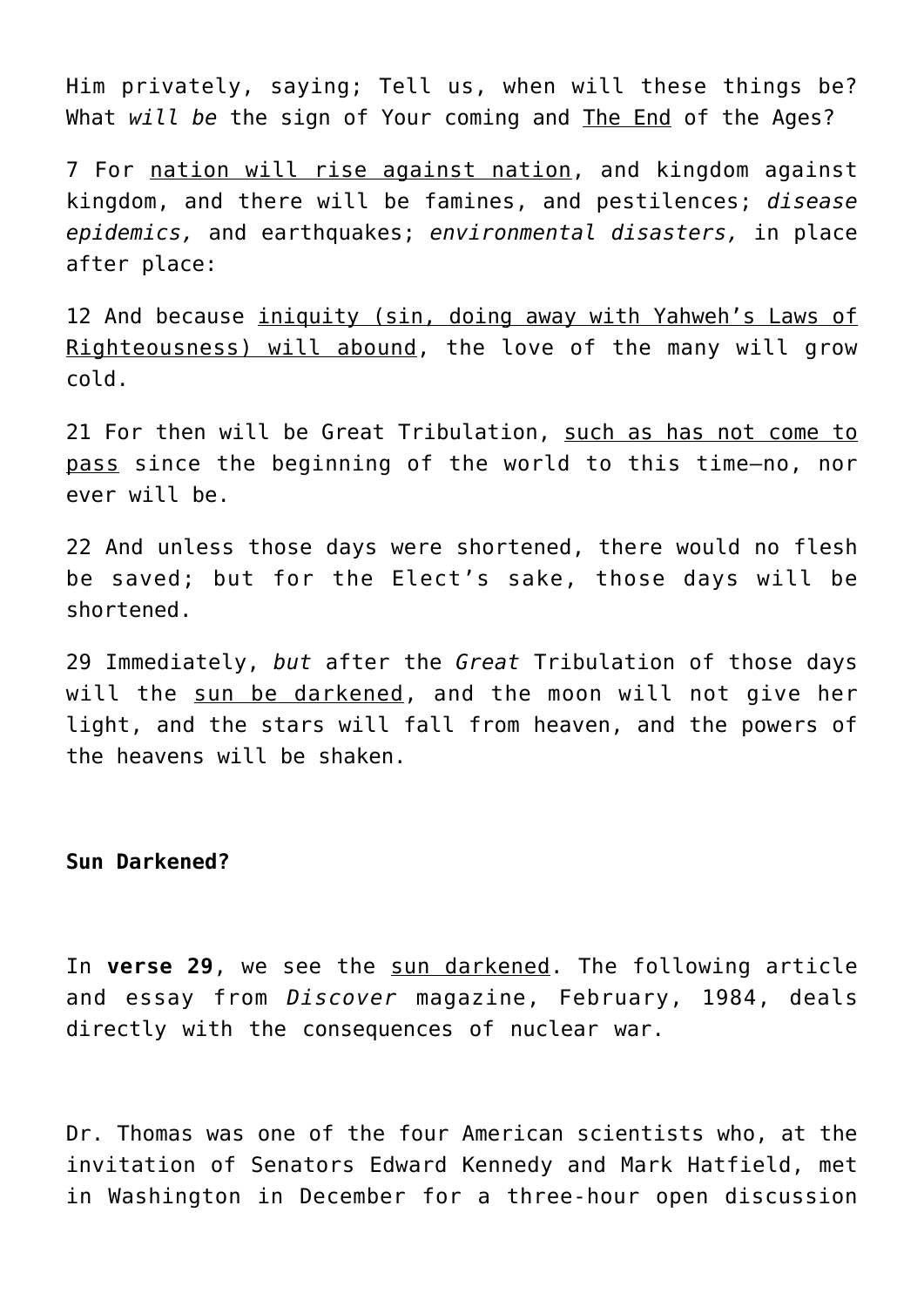with four Soviet counterparts. The subject of their discussion: the nuclear winter (DISCOVER, January).

Two scientific reports have recently been published, dealing with the probable effects of nuclear war upon the earth's climate and the life of the planet. The first discovery is already widely known within the scientific community of climatologists, geophysicists, and biologists here and abroad, and has been confirmed in detail by scientists in the Soviet Union. Computer models demonstrate that a nuclear war involving the exchange of less than one third of the total American and Soviet arsenal will change the climate of the entire Northern Hemisphere, shifting it abruptly from its present seasonal state to a long, sunless, frozen night. This will be followed after some months by a settling of nuclear soot and dust…

See the word dust?

## **Deuteronomy 28:24**

It will come to pass that you will cause the rain of your land to *become* powder and dust: from heaven it shall come down upon you, until you are destroyed.

…then by a new malignant kind of sunlight, with all of its ultraviolet band, capable of blinding most terrestrial animals, no longer shielded from the earth by the ozonosphere. In the same research, new calculations of the extent and intensity of radioactive fallout predict the exposure of large land areas to much more intense levels of radiation than expected. The report is referred to as TTAPS, an acronym derived from the investigators' names: Turco, Toon, Ackerman,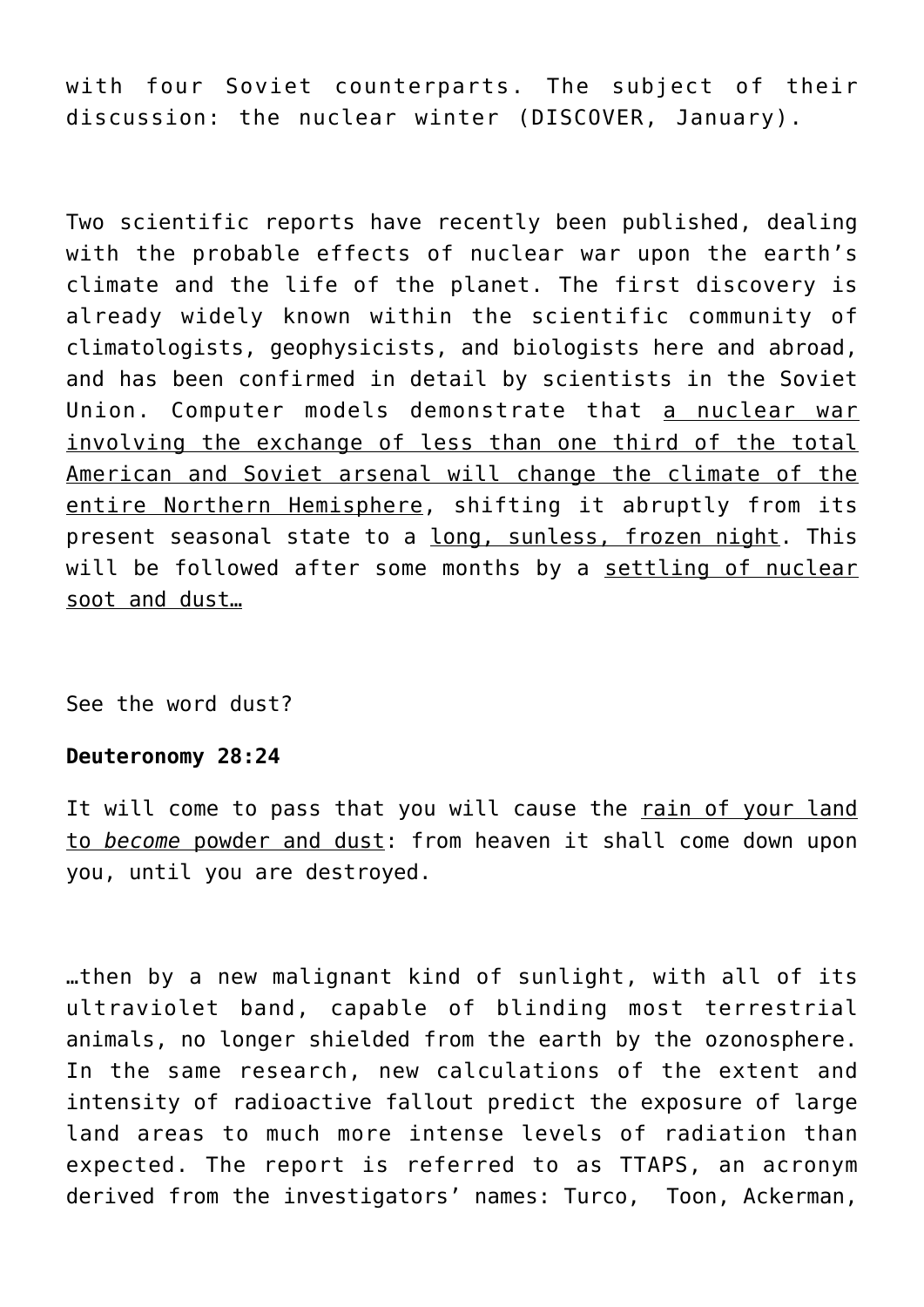Pollack, and Sagan.

The second piece of work, by Paul Ehrlich and 19 other distinguished biologists, demonstrates that the predictions of TTAPS mean nothing less than the extinction of much of the earth's biosphere, very possibly involving the Southern Hemisphere as well as the Northern.

Taken together, the two papers change everything in the world about the prospect of thermonuclear warfare. They have already received a careful and critical review by scientists representing the disciplines concerned, here and abroad, and there already appears to be an unprecedented degree of concurrence with the technical details as well as the conclusions drawn. In the view of some referees, the TTAPS report may even be understating the climatological damage implied by its data. The 20 biologists' paper, summarized by Professor Ehrlich, represents the consensus arrived at by 40 biological scientists at a meeting in Woods Hole, Massachusetts, last spring.

It is a new world, demanding a new kind of diplomacy and a new logic.

Up to now, the international community of statesmen, diplomats, and military analysts has tended to regard the prospect of nuclear war as a problem only for the adversaries in possession of the weapons. Arms control and the endless negotiations aimed at the reduction of nuclear explosives have been viewed as the responsibility, even the prerogative, of those few nations in actual confrontation. Now all that is changed. There is no nation on earth free of the jeopardy of destruction if any two countries, or groups of countries, embark upon a nuclear exchange. If the Soviet Union and the United States, and their respective allies in the Warsaw Pact and NATO, begin to launch their missiles beyond a still undetermined and ambiguous minimum, neutral states like Sweden and Switzerland are in for the same long-term effects, the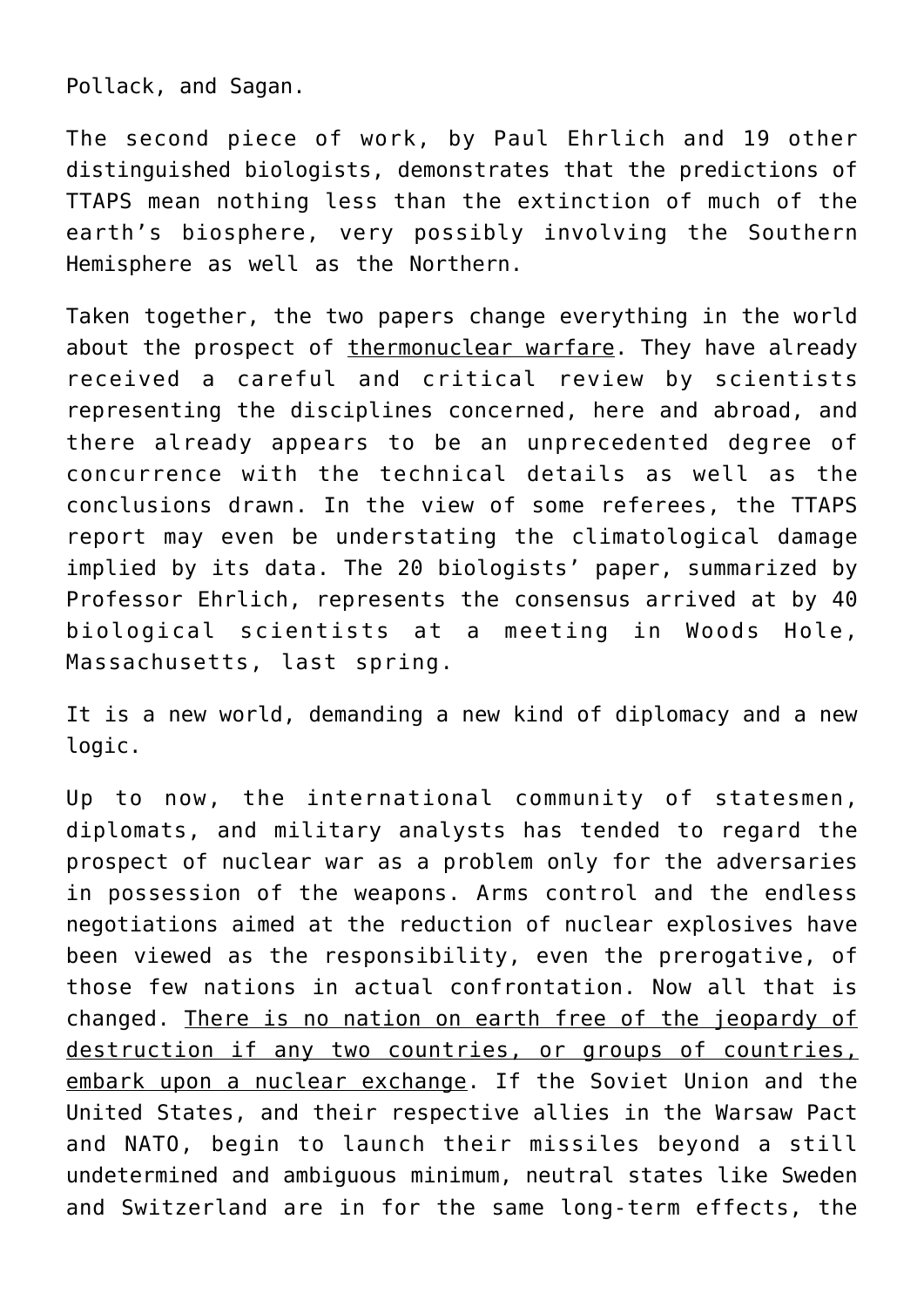same slow death, as the actual participants. Australia and New Zealand, Brazil and South Africa, could have as much to worry about as West Germany if a full-scale exchange were to take place far to the north.

Up to now, we have all tended to regard any conflict with nuclear arms as an effort by paired adversaries to settle such issues as territorial dominance or ideological dispute. Now, with the new findings before us, it is clear that any territory gained will be, at the end, a barren wasteland, and any ideology will vanish in the death of civilization and the permanent loss of mankind's memory of culture.

The risks of this kind of war have conventionally been calculated by the numbers of dead human beings on either side at the end of the battle, armies and noncombatants together. The terms "acceptable" and "unacceptable," signifying so-andso many million human casualties, have been used for making cool judgments about the need for new and more accurate weapon systems. From now on, things are different. Leave aside the already taken for granted estimate that in an all-out exchange of, say, 5,000 megatons, something like a billion people would be killed outright by blast, heat, and radiation. Set aside as well the likely fact that more than another billion would die later on, from the delayed effects of the climate and radioactive fallout.

# **Yahweh Shows All Things**

Are we shown how the above takes place? Yes! Yahweh shows us the exact scenario of the actions of the nations under the leadership of that old serpent, who did the same with Cain, the first pope, and the agency teaching all nations to be evil like the Gods.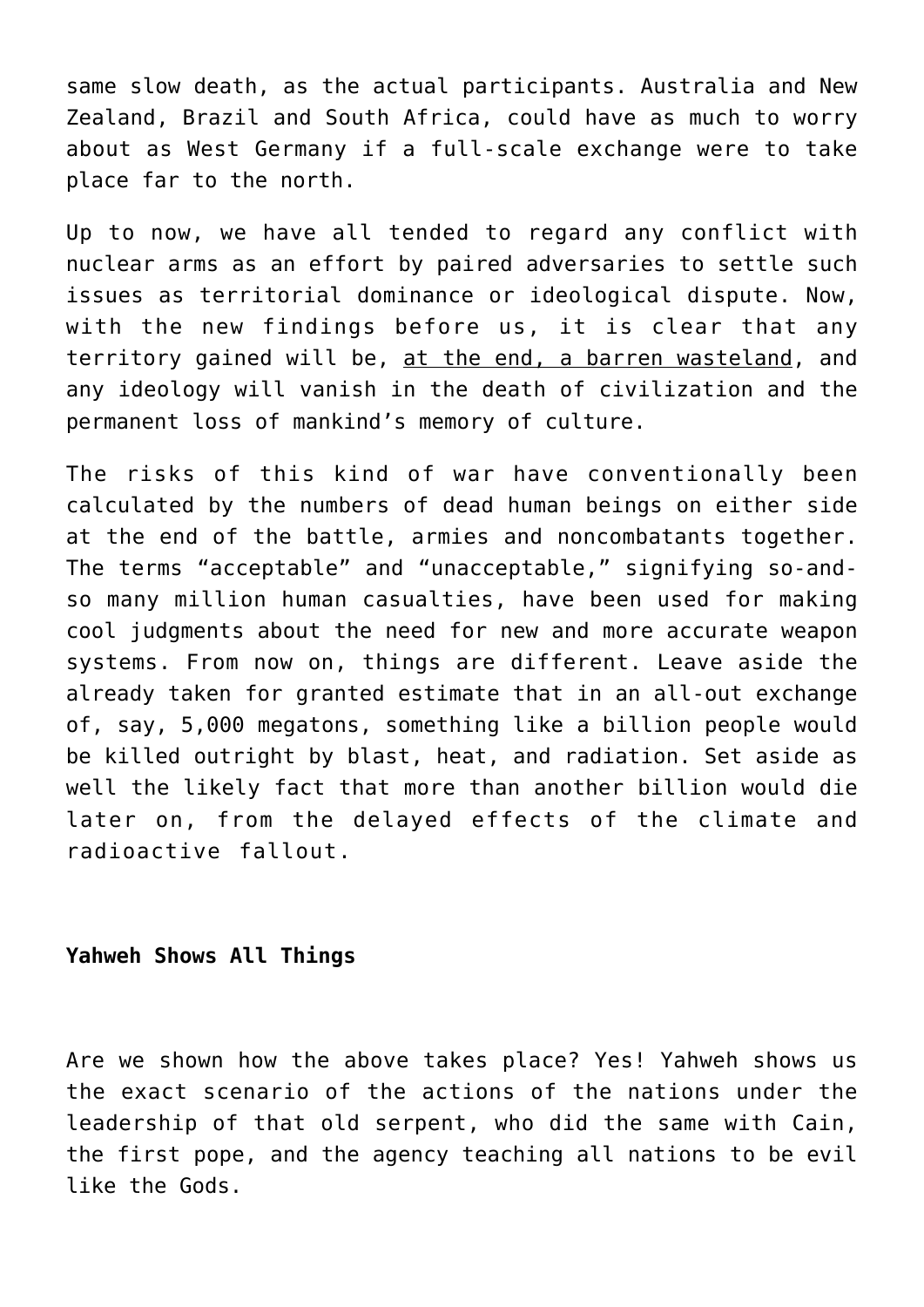# **A One Hour Burning — The Agency on Seven Hills with Ten Horns/Kings**

# **Revelation 17:1-18**

1 And there came one of the seven malakim who had the seven bowls, and talked with me, saying to me: Come, I will show you the sentence of the great whore that sits upon many waters,

2 With whom the kings of the earth have committed fornication; *practiced idolatry: Godworship (the worship of elohim),* and the inhabitants of the earth have been made drunk with the wine of her fornication.

3 So he carried me away in the Spirit into the *midst of* Godworshipers (worshipers of Elohim); and I saw a woman sitting on a scarlet colored beast, full of names of blasphemy, having seven heads and ten horns.

4 And the woman was arrayed in purple and scarlet color, and decked with gold, and precious stones, and pearls, having a golden cup in her hand full of abominations and filthiness of her fornication.

5 And upon her head *was* a name written: Mystery Babylon the great, the mother of the harlots and of the abominations of the earth.

6 And I saw the woman drunk with the blood of the Saints, and with the blood of the martyrs of Yahshua. And when I saw her, I wondered with great astonishment.

7 And the malak said to me: Why are you astonished? I will tell you the mystery of the woman, and of the beast that carries her, which has the seven heads and ten horns.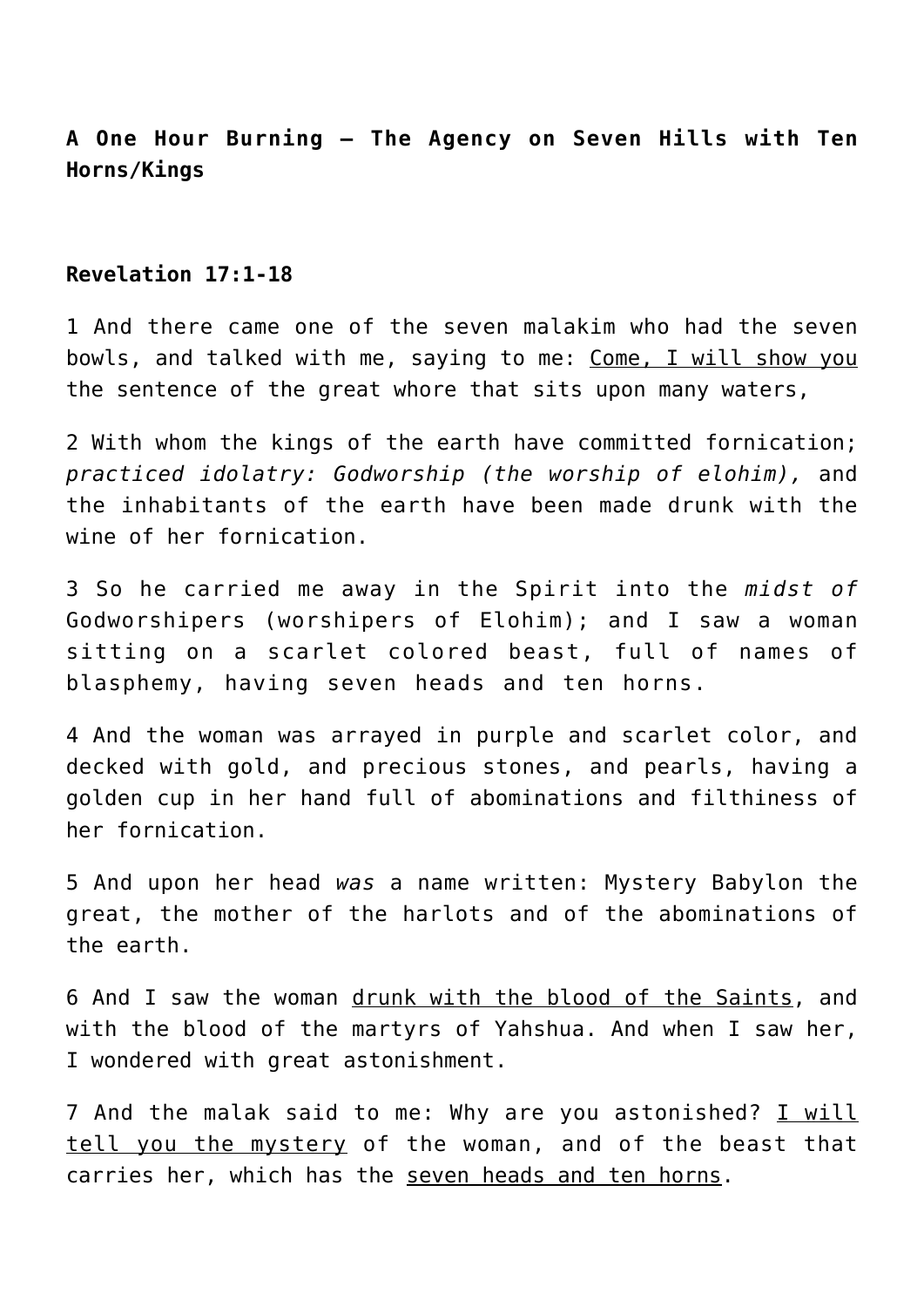8 The beast that you saw was, and is not, and will ascend out of the bottomless pit, and go into perdition. And those who dwell on the earth will wonder—whose names were not written in The Book of Life from the foundation of the world—when they see the beast that was, and is not, and yet is.

9 And here is the mind which has wisdom: The seven heads are seven mountains on which the woman sits.

10 And there are seven kings: Five have fallen, and one is, *and* the other has not yet come; and when he comes, he must continue a short time.

11 And the beast that was, and is not, indeed he is the eighth, and is of the seven, and is going into perdition.

12 And the ten horns which you saw are ten kings, which as yet have not received a kingdom; but receive authority as kings one hour with the beast.

13 These have one purpose and they give their power and authority to the beast.

14 These will make war with the Lamb, but the Lamb will overcome them; for He is the Ruler of rulers and King of kings; and those who are with Him *are* called, and chosen, and faithful.

15 And he said to me: The waters which you saw, where the whore sits, are peoples, and multitudes, and nations, and languages.

16 And the ten horns which you saw upon the beast, these will hate the whore, and will make her desolate and naked, and will eat her flesh, and burn her with fire.

17 But the Gods have put in their hearts to perform their will; and to agree, and give their kingdom to the beast, until the words; *prophecies,* of Yahweh will be fulfilled.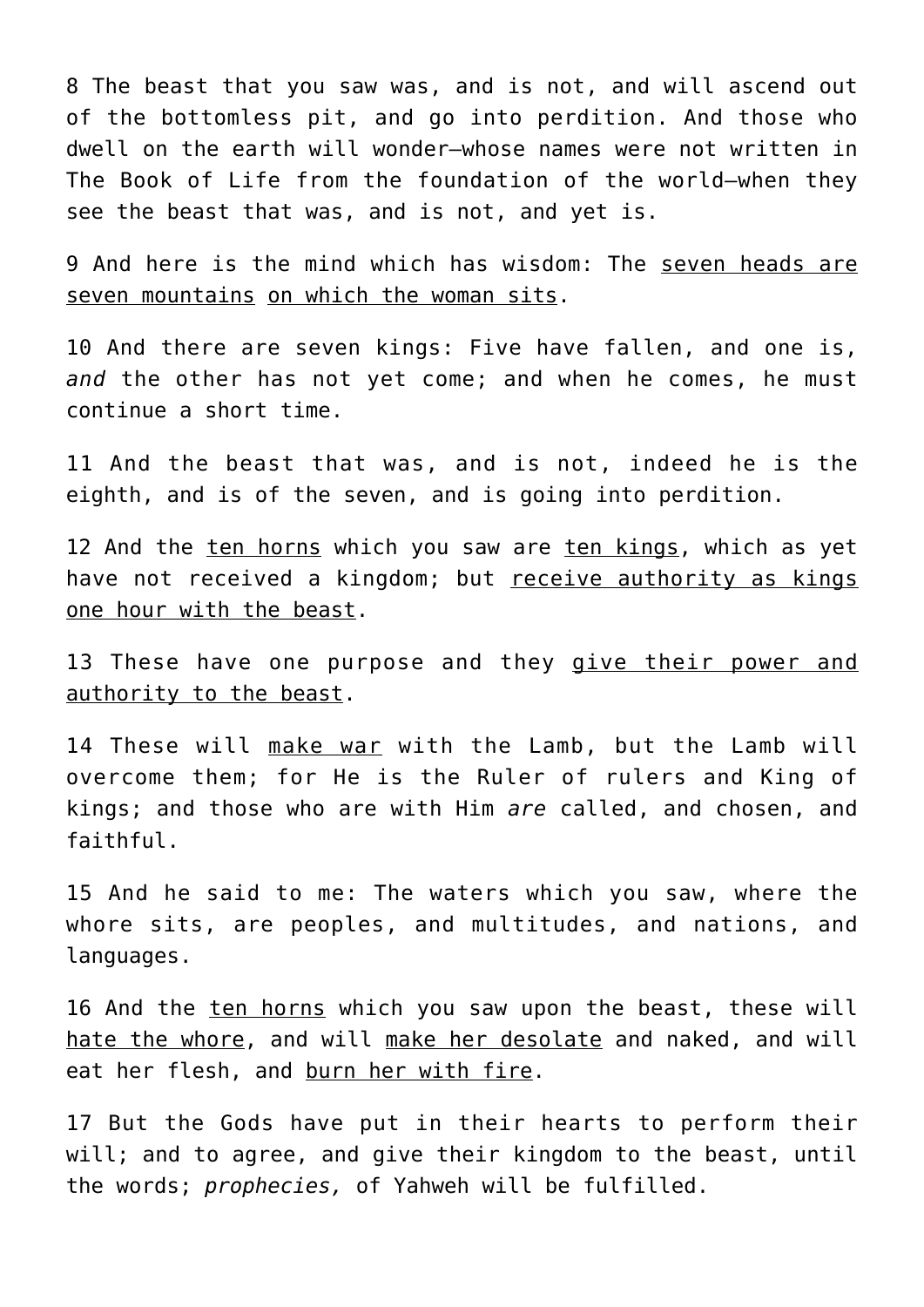18 And the woman whom you saw, is that great city which reigns over the kings of the earth.

**Verse 3** – seven heads and ten horns.

**Verse 7** – Yahweh reveals the secrets.

## **II Thessalonians 2:1-12**

1 Now we plead with you, brothers, concerning the coming of our King, Yahshua Messiah, and our gathering together to Him,

2 That you not be soon shaken in mind, nor be troubled, neither by spirit, nor by word, nor by letter as *if* from us, as that the Day of Yahweh is at hand.

3 Let no man deceive you by any means; for *that day will not come,* unless there comes a falling away first, and that servant of sin is revealed: the son of perdition,

4 Who is an adversary, and exalts himself above all, declaring himself a God (el), and he is to be worshiped; so that he, as a God (el), sits in the temple of God (beth-el), showing himself to be a God (el).

5 Do you not remember that when I was still with you, I told you these things?

6 And now you know what is restraining him, so that he may be revealed in his time.

7 For the mystery of iniquity is already working, but the One restraining him will continue to restrain him, until he is made to appear in the midst.

8 And then that lawless one will be revealed, whom Yahshua will remove with the breath of His Mouth, and make powerless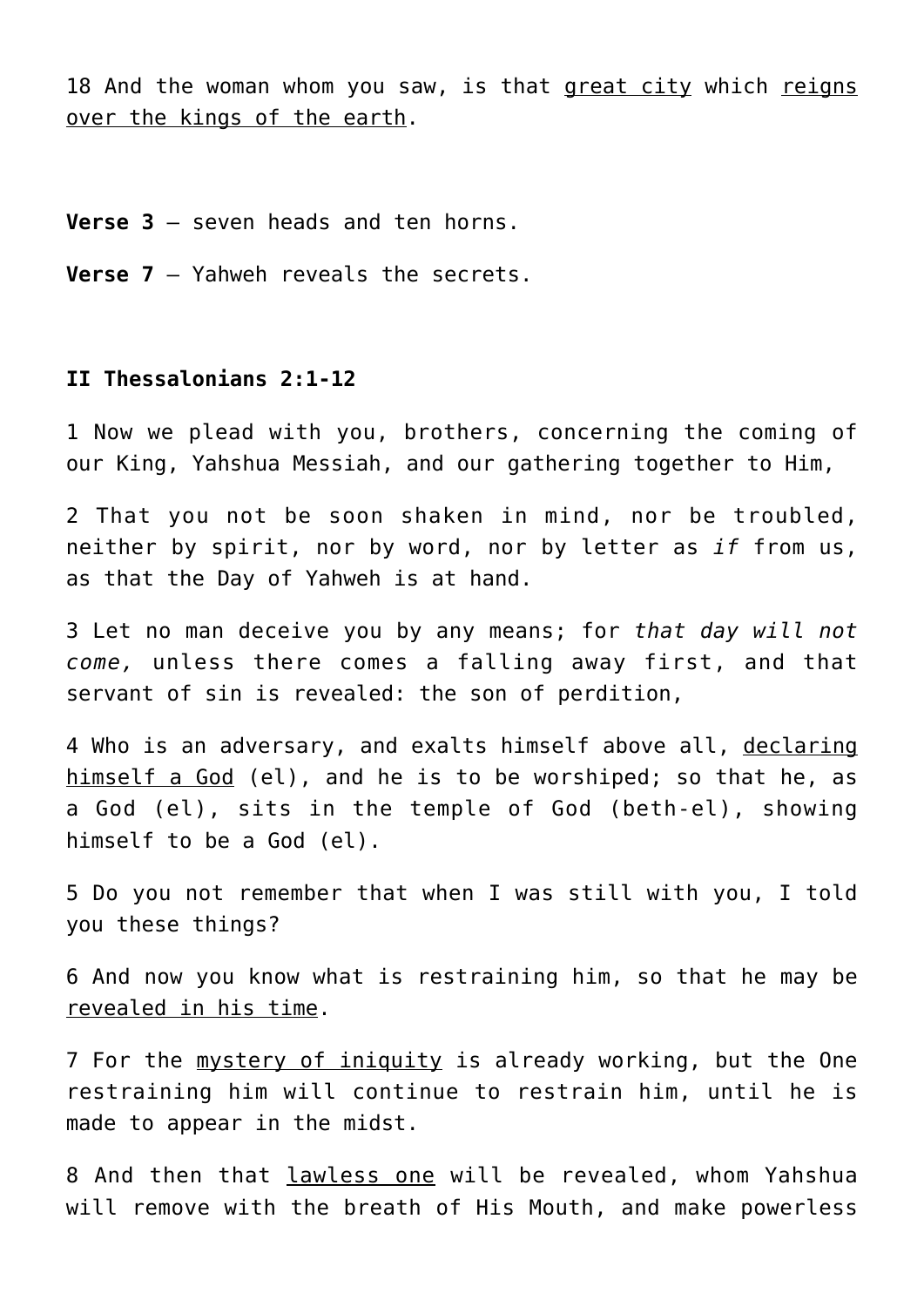with the appearance of His coming—

9 Whose coming is according to the energy of Satan, *who works* with all power, and signs, and lying wonders,

10 And with all deceivableness of sin in those who are perishing, because they did not receive the love of the Truth, that they might be saved.

11 And for this reason, Yahweh will allow strong delusions to come upon them, that they would believe the deception,

12 In order that all those may be judged *as* not having believed the Truth, but as having delighted in sin.

**Verse 6** – revealed in a set time.

**Verse 7** – iniquity

Compare:

**Mattithyah 24:12**

And because iniquity will abound, the love of the many will grow cold.

Love grows cold, hate grows war.

**Revelation 17:9** – seven hills of Rome.

The *Basic Everyday Encyclopedia,* page 451, gives us the following information concerning these seven mountains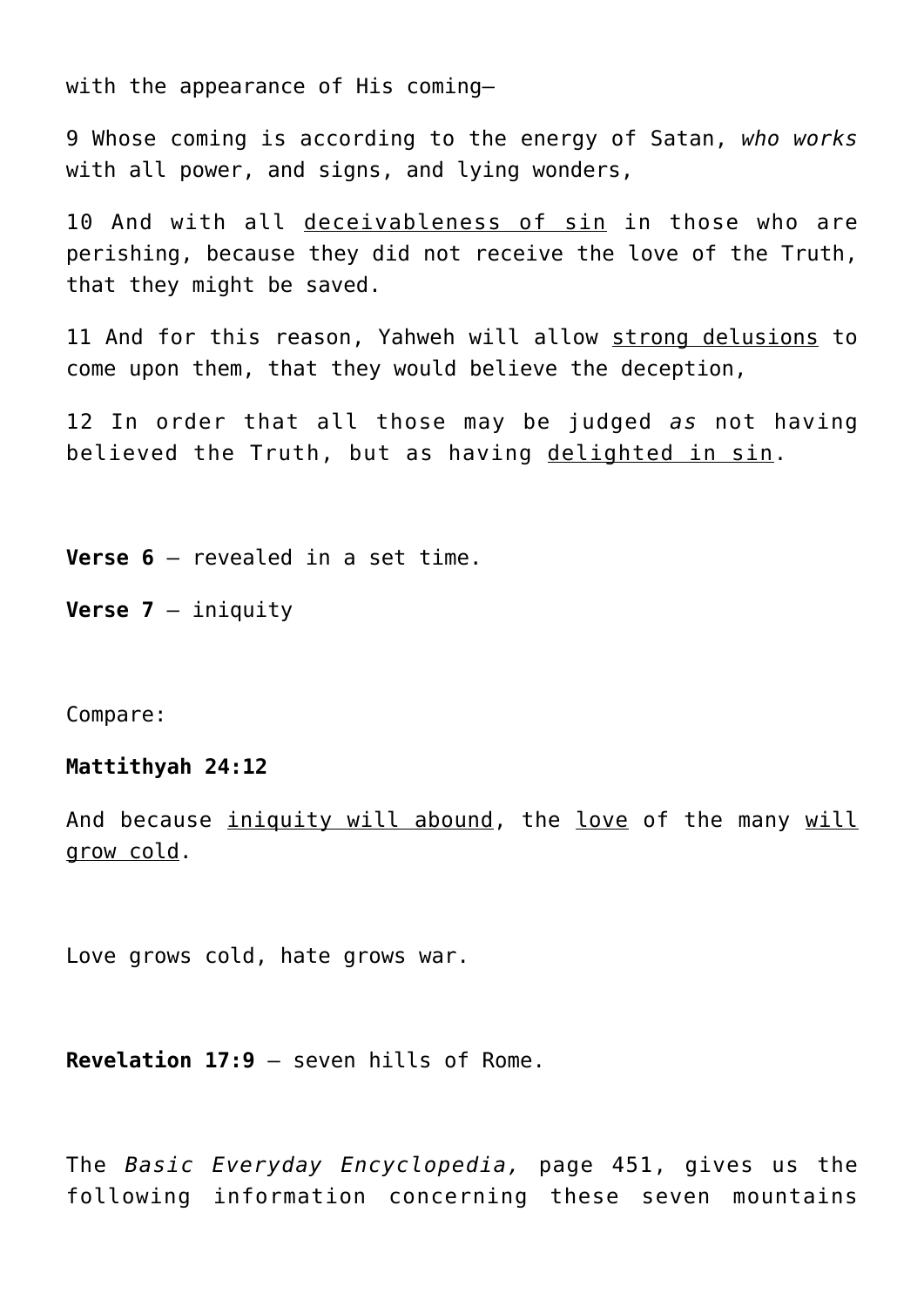(hills).

Rome…Traditionally founded 753 BC…built on 7 hills…

*The Last Two Million Years*, by The Reader's Digest Association, Inc., 1981, page 110, confirms the fact that Rome is situated on seven hills, but notice what else this source says about this city.

Rome was founded on seven small hills by the banks of the River Tiber.

*Compton's Pictured Encyclopedia*, 1948, Volume 12, page 144, tells us about the city of seven hills.

…the "City of Seven Hills." …the Capitoline, Palatine, Aventine, Quirinal, Viminal, Esquiline, and Caelian hills. …the seat of the papacy, the head of the great Roman Catholic Church.

**The Ten Kings**

**Revelation 17:12** – ten kings means foundation of power or authority.

**Revelation 13:1-2**

1 And I stood upon the sand of the sea, and saw a beast rise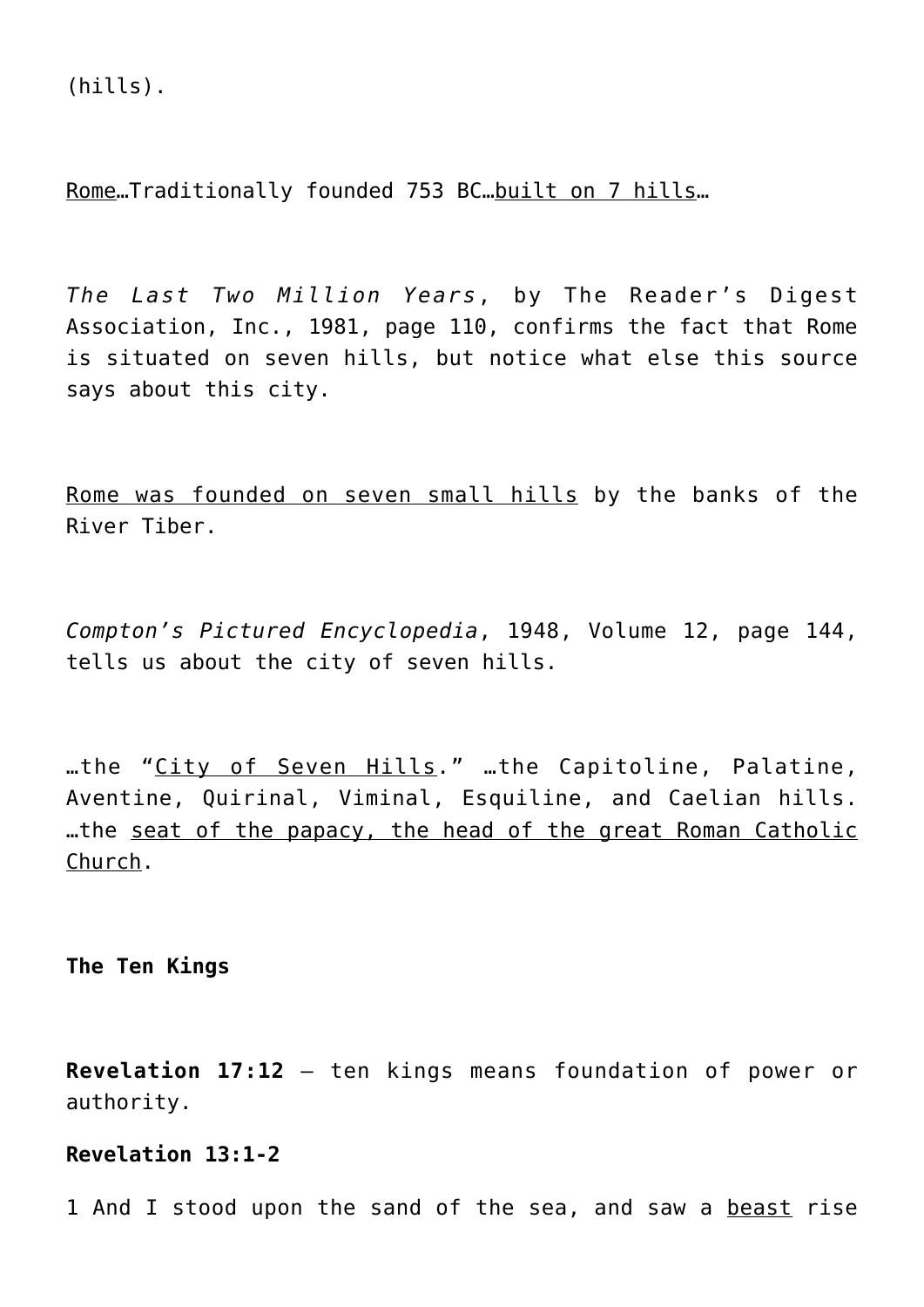up out of the sea, having seven heads and ten horns, and upon his horns ten crowns, and upon his heads the names of blasphemy.

2 And the beast which I saw was similar to a leopard, and his feet were as *the feet* of a bear, and his mouth as the mouth of a lion; and the dragon gave him his power, and his throne, and great authority.

**Revelation 17:18** – reigns over the kings.

## **Pan-Orthodox Council in Crete Declares Orthodox Church Unity**

(updated 11:11 26.06.2016)

 $\pmb{\times}$ 

Photo by Dimitrios Panagos; flikr.com

**The Orthodox Church has declared its unity during June 20-26 Pan-Orthodox Council.**

KOLYMVARI (Sputnik) — The Orthodox Church has declared its unity in the message of the Pan-Orthodox Council which took place in Crete on June 20-26.

"The key priority of the Council was to proclaim the unity of the Orthodox Church… The Orthodox Autocephalous Churches do not constitute a federation of Churches, but the One Holy Catholic and Apostolic Church," the message reads.

The Council was convened after over 50 years of preparations.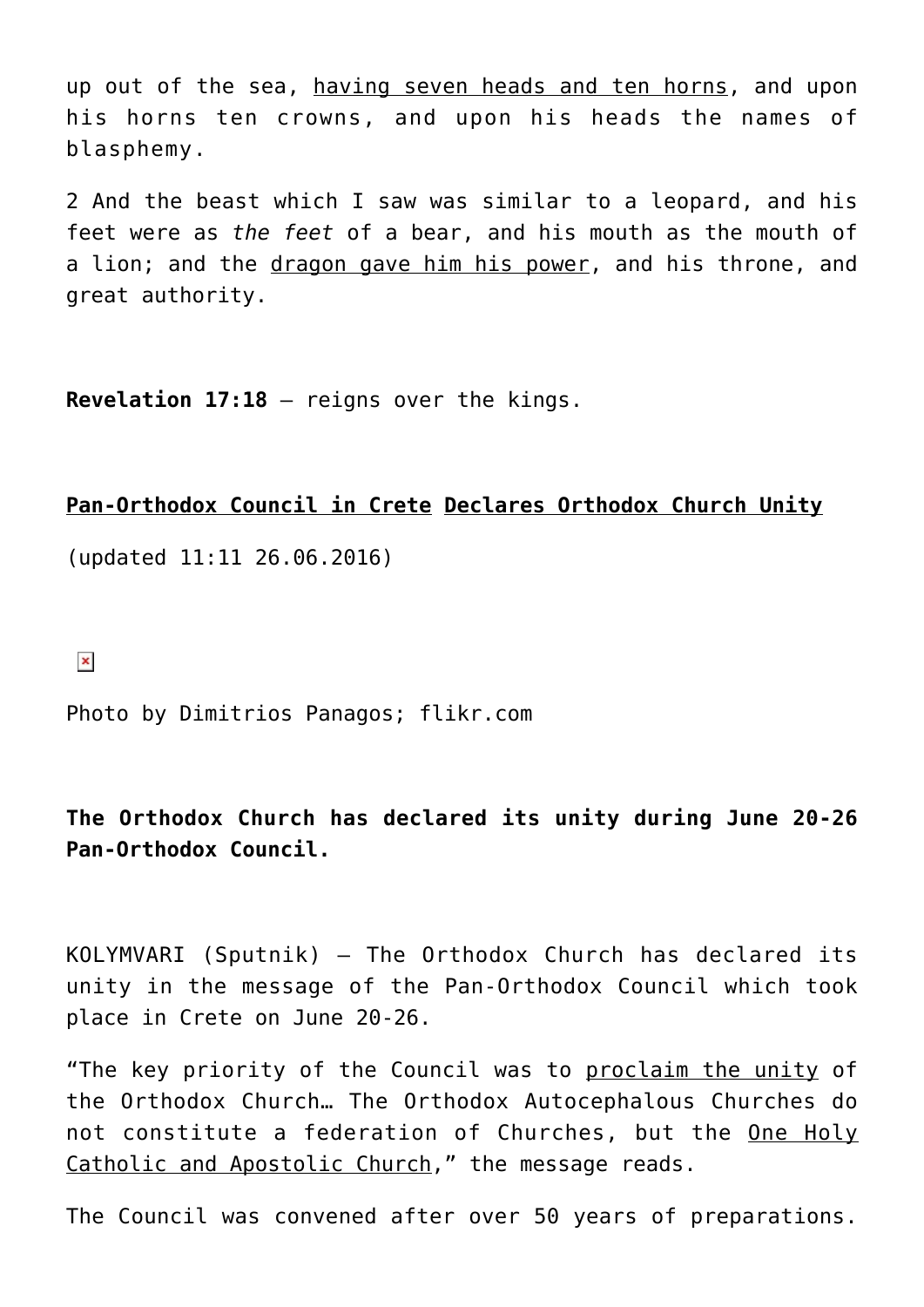Of the 14 national Orthodox churches, four did not attend the event, including the Patriarchate of the Russian Orthodox Church, the Georgian and Bulgarian Orthodox Churches, as well as the Greek Orthodox Patriarchate of Antioch and All the East.

sputniknews.com

Ten kings attended the Pan-Orthodox Council and pledged their allegiance to the city that started on the seven hills.

**The End Burning**

# **Revelation 18:1-19**

1 And after these things I saw another malak come down from heaven, having great authority; and the earth was enlightened with His glory.

2 And he cried mightily with a strong voice, saying: Babylon the great is fallen, is fallen, and is become the habitation of demons, and the hold of every foul spirit, and a cage of every unclean and hateful bird.

3 For all nations have drunk of the wine of the wrath of her fornication, and the kings of the earth have committed fornication with her, and the merchants of the earth have grown rich through the abundance of her delicacies.

4 And I heard another voice from heaven, saying: Come out of her, My People, so that you do not partake in her sins, and so that you do not receive of her plagues,

5 For her sins have reached unto heaven, and Yahweh has remembered her iniquities!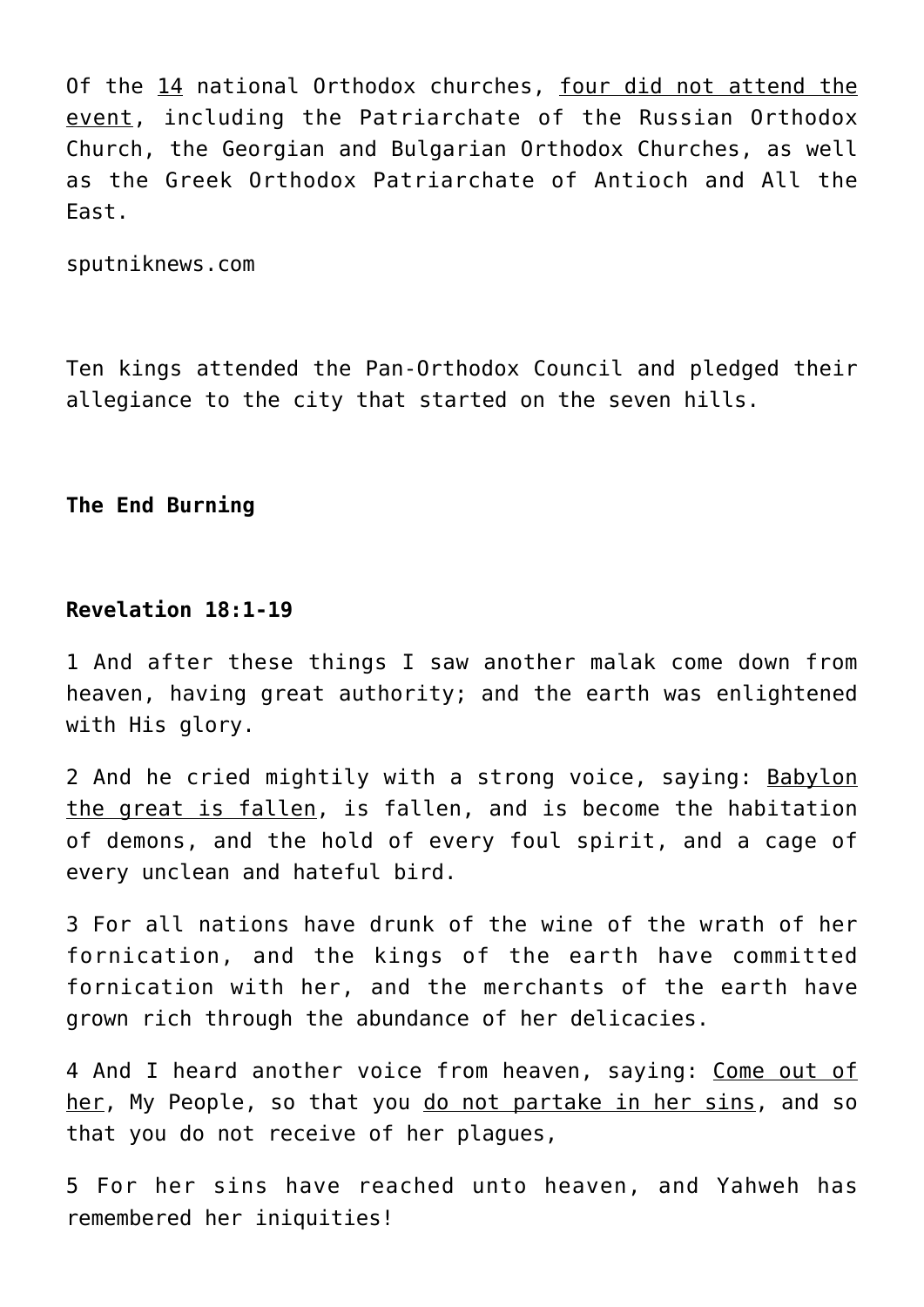6 Render to her just as she rendered to you, and repay her double according to her works! In the cup which she has mixed, mix for her double!

7 In the measure that she glorified herself, and lived luxuriously, so in that measure give her torment and sorrow! For she says in her heart: I sit a queen, and am no widow, and will see no sorrow.

8 Therefore, her plagues will come in one day—death, and mourning, and famine; and she will be utterly burned with fire; for strong *is* Father Yahweh Who judges her.

9 And the kings of the earth, who have committed fornication and lived luxuriously with her, will wail over her, and lament for her, when they will see the smoke of her burning—

10 Standing afar off for the fear of her torment, saying: Alas! Alas! That great city Babylon, that mighty city! For in one hour your judgment has come!

11 And the merchants of the earth will weep and mourn over her; for no one buys their merchandise anymore:

12 The merchandise of gold, and silver, and precious stones, and of pearls, and fine linen, and purple, and silk, and scarlet, and all kinds of scented wood, and every kind of article of ivory, and every kind of article of most precious wood, and of brass, and iron, and marble,

13 And cinnamon, and incense, fragrant ointment, and frankincense, and wine, and oil, and fine flour, and wheat, and cattle, and sheep, and horses, and chariots, and slaves, that is, souls of men.

14 And the fruits that your soul lusted after have departed from you, and all things which were dainty; *luxuries,* and splendid have departed from you, and you will find them no more at all.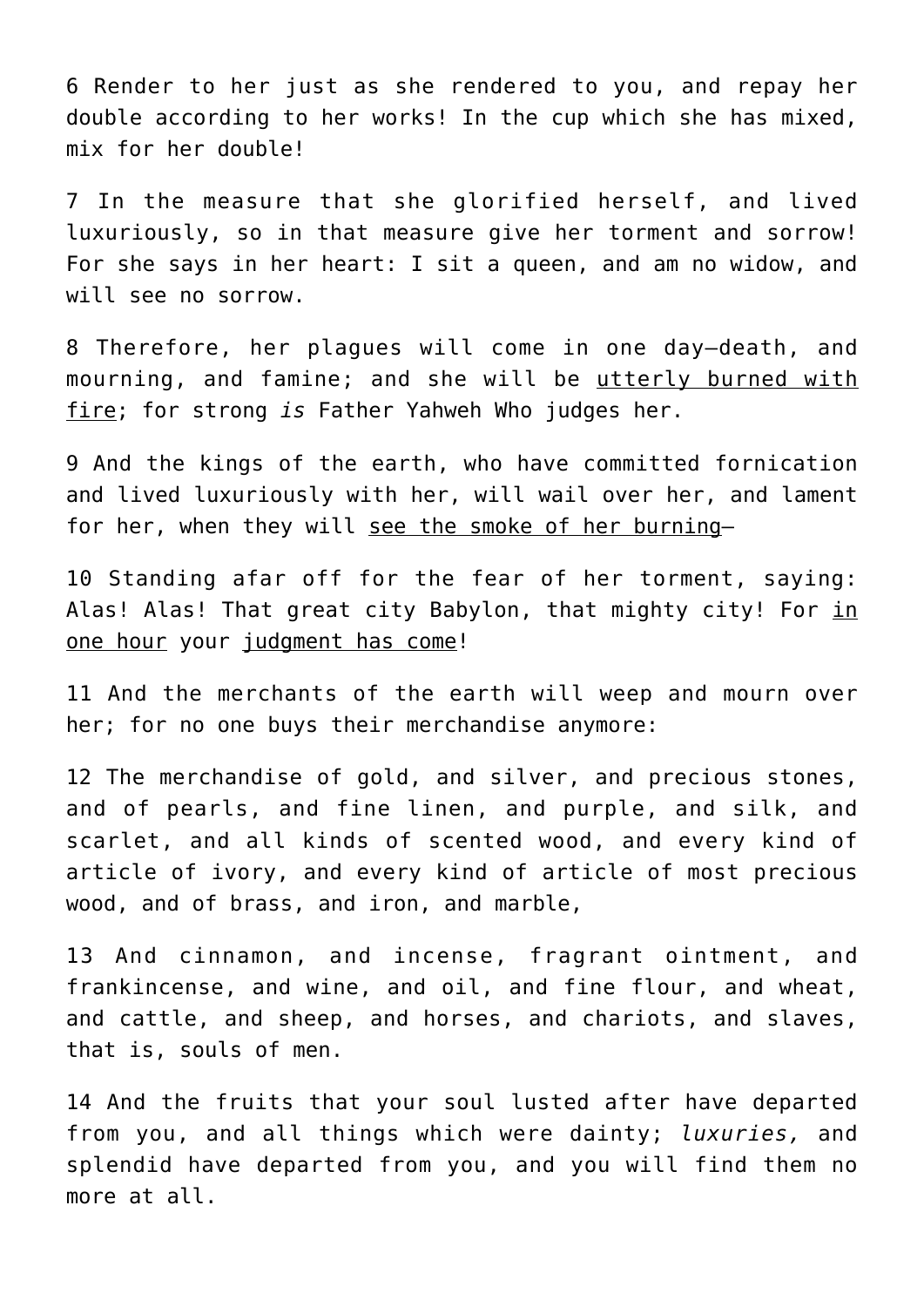15 The merchants of these things, who were made rich by her, will stand afar off for the fear of her torment, weeping and wailing,

16 And saying: Alas! Alas, that great city, that was clothed in fine linen, and purple, and scarlet, and decked with gold, and precious stones, and pearls!

17 For in one hour such great riches came to nothing! And every sea captain, and all the company in ships, the sailors, and all who earn their living from the sea, stood afar off,

18 And cried when they saw the smoke of her burning, saying: What *city is* like this great city?

19 And they cast dust on their heads, and cried, weeping and wailing, saying: Alas! Alas, that great city, in which all who had ships in the sea were made rich through her wealth! For in one hour she is made desolate.

**Verses 10, 17, 19** show one hour is all the time needed. Experts agree.

**Earth Burned in One Hour?**

**Atomic Armageddon is just 30 minutes away – former US Navy advisor**

Dr. Theodore Postol, former advisor to the U.S. Chief of Naval Operations, a professor at MIT, nuclear technology expert.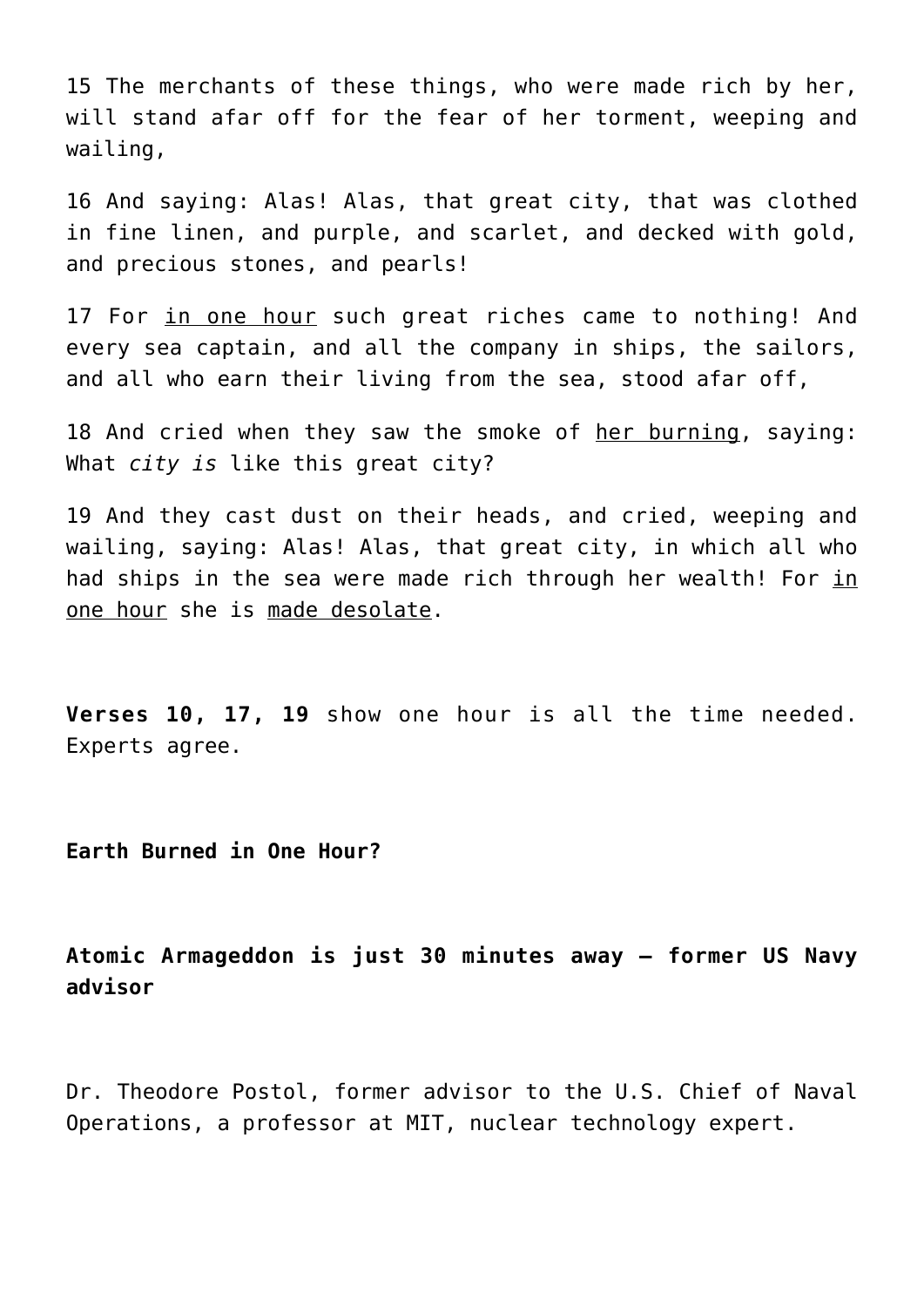SS (Sophie Shevardnadze): *Now, do you believe the U.S. is readying its nuclear forces for direct confrontation with Russia? Do you think nuclear war is possible now? At any scenario, do you see that?*

Dr. TP (Dr. Theodore Postol): I do think that an accidental nuclear war between the U.S. and Russia is possible. …I do think we are in danger.

SS: *What happens, hypothetically, if there is a nuclear war? Will a doctrine like a mutual destruction doctrine ever work again?*

Dr. TP: …somebody makes a bad decision with incomplete information, which is almost certainly what happens in the real world – information is never complete – you could have a massive use of nuclear weapons, and that, of course, would end civilization as we know it…

SS: *Now, Ted, tell me something. Explain to an amateur, to me, how does one launch a nuclear weapon? Is it as easy as pressing a button? How long does it take for a nuclear missile to reach its target?*

Dr. TP: The ballistic missile could be fired, basically, within 50 or 60 seconds, more or less, after alert being given to the operators. The rocket will then ignite…then it would release warheads. The warheads would float in the near vacuum of space under the influence of gravity and momentum, and in about 20-28 minutes would arrive at their targets, re-enter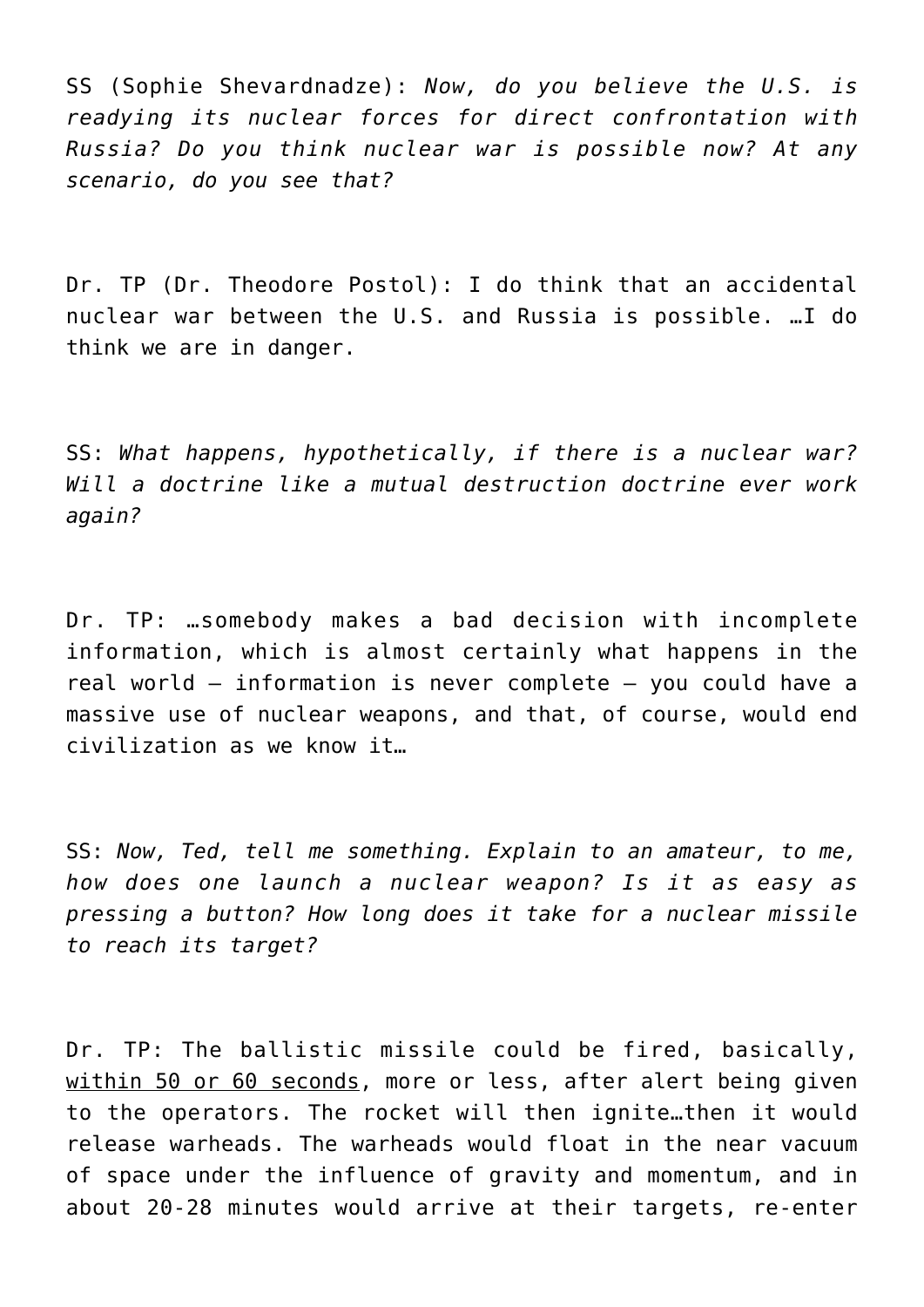the atmosphere and explode. So the world could be, basically, finished off in anywhere from half hour to an hour upon the arrival of these warheads. …most nuclear warheads would be delivered in a very short time, probably within half hour or an hour interval.

rt.com

Think of that! How could Yahweh know everything that is now only in this generation, so perfectly? Yahweh's Instruction to you is:

# **Mattithyah 6:33**

But seek you first the Kingdom of Yahweh and His Righteousness, and all these things will be added to you.

#### **Deuteronomy 12:5**

But you are to seek the Habitation of your Father; *The House of Yahweh—*the place which Yahweh your Father shall choose out of all your tribes to establish His Name—and there you must go.

## **Micahyah 4:1-3**

1 But in the Last Days it will come to pass *that* the mountain; *promotion,* of The House of Yahweh will be established in the chief of the nations. It will be raised above all congregations; and all peoples will *eventually* flow to it.

2 And many people will go and say; Come, and let us go up to the mountain; *uplifting,* of Yahweh, and to the House of the Father of Yaaqob, and He will teach us of His Ways, and we will walk in His Paths. Because the Laws will depart from Zion, and the Word of Yahweh from Yerusalem.

3 And He will judge between many people, and rebuke strong